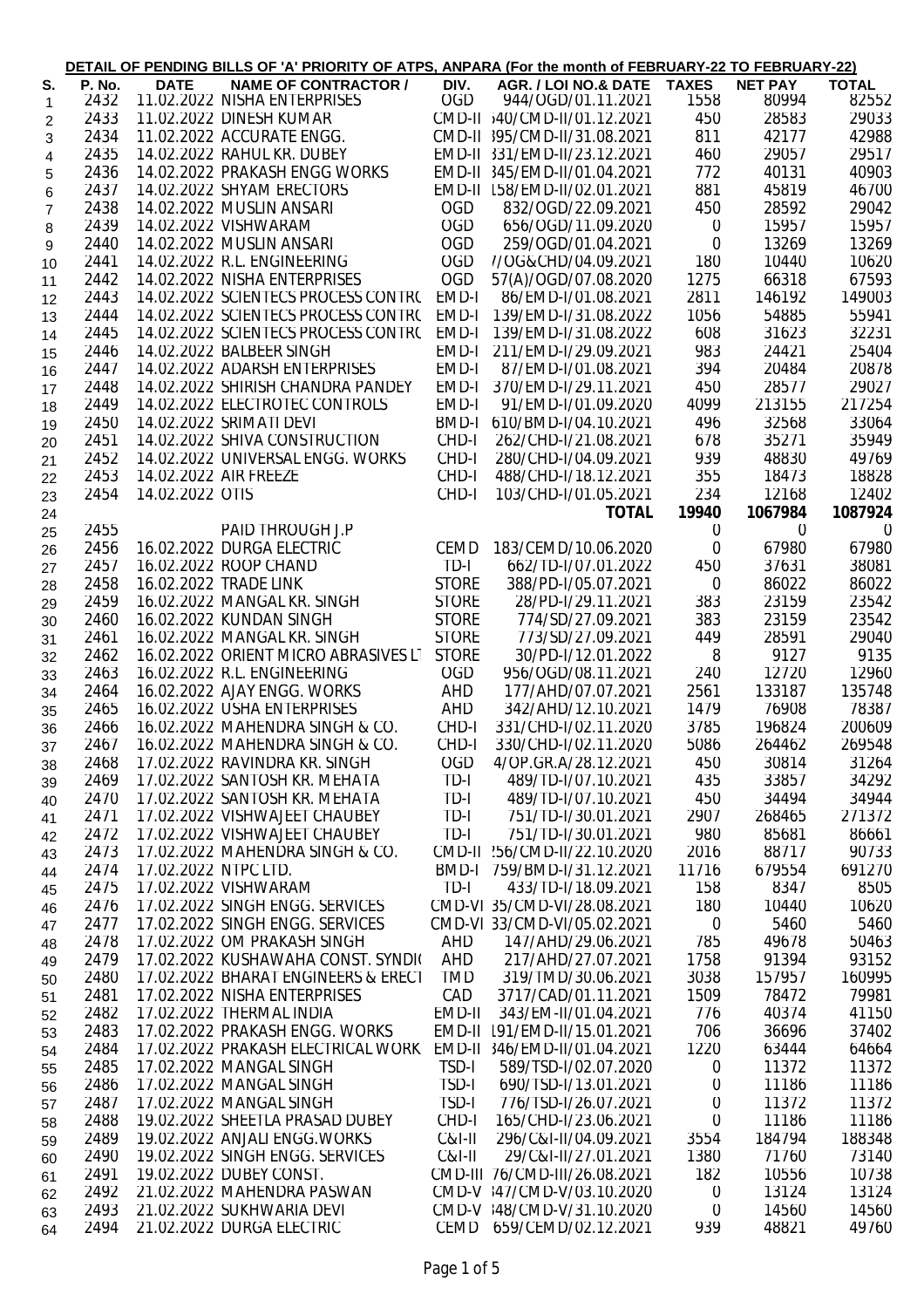| 65  | 2495   | 21.02.2022 MOTILAL   |                                                                                                       | <b>CEMD</b>  | 732/CEMD/07.01.2022           | 496              | 32826          | 33322        |
|-----|--------|----------------------|-------------------------------------------------------------------------------------------------------|--------------|-------------------------------|------------------|----------------|--------------|
| 66  | 2496   |                      | 21.02.2022 KRISHNA DEV TIWARI                                                                         | <b>HRDD</b>  | 475/HRDD/01.01.2022           | 383              | 29228          | 29611        |
| 67  | 2497   |                      | 21.02.2022 TRIVENI CONST. CO                                                                          |              | CMD-II j41/CMD-II/01.12.2021  | 5552             | 288724         | 294276       |
| 68  | 2498   |                      | 21.02.2022 SHALIMAR DECORATOR                                                                         | AHD          | 621/AHD/16.12.2020            | 3304             | 171793         | 175097       |
| 69  | 2499   |                      | 21.02.2022 NISHA ENTERPRISES                                                                          | AHD          | 413/AHD/01.09.2020            | 1577             | 82023          | 83600        |
| 70  | 2500   |                      | 21.02.2022 NISHA ENTERPRISES                                                                          | AHD          | 616/AHD/11.12.2020            | 683              | 35516          | 36199        |
| 71  | 2501   |                      | 21.02.2022 TRIVENI CONST. CO                                                                          |              | CMD-II 395/CMD-II/31.12.2021  | 190              | 11020          | 11210        |
| 72  | 2502   | 21.02.2022 ANJU DEVI |                                                                                                       | TD-I         | 402/TD-I/06.09.2021           | 450              | 34494          | 34944        |
| 73  | 2503   |                      | 21.02.2022 ALOK ENTERPRISES                                                                           |              | CMD-IV 09/CMD-IV/15.01.2021   | 2836             | 161666         | 164502       |
| 74  | 2504   |                      | 21.02.2022 KAMLESH KUMAR RAI                                                                          |              | CMD-IV 58/CMD-IV/04.06.2020   | 1085             | 56421          | 57506        |
| 75  | 2505   | 21.02.2022 SUDHARI   |                                                                                                       | $C&I-II$     | 357/C&I-II/08.10.2021         | 450              | 27874          | 28324        |
| 76  | 2506   | 21.02.2022 SUDHARI   |                                                                                                       | $C&I-II$     | 357/C&I-II/08.10.2021         | $\boldsymbol{0}$ | 6671           | 6671         |
| 77  | 2507   |                      | 21.02.2022 PRAKASH ENGG. WORKS                                                                        | EMD-I        | 284/EMD-I/31.10.2020          | 342              | 17774          | 18116        |
| 78  | 2508   |                      | 21.02.2022 BHARAT ENGINEERS & ERECT                                                                   | <b>TMD</b>   | 427/TMD/02.08.2021            | 3667             | 190699         | 194366       |
| 79  | 2509   |                      | 21.02.2022 SHILPA ENGG. ERECTORS                                                                      | <b>TMD</b>   | 170/TMD/07.04.2021            | 1890             | 98259          | 100149       |
| 80  | 2510   |                      | 21.02.2022 MAHENDRA SINGH & CO.                                                                       | CMD-I        | 288/CMD-I/28.12.2020          | 2334             | 109677         | 112011       |
| 81  | 2511   |                      | 21.02.2022 VANDANA SRIVASTAVA                                                                         | BMD-II       | 141/BMD-II/05.04.2021         | 383              | 23597          | 23980        |
| 82  | 2512   |                      | 21.02.2022 DURGA PRASAD DUBEY                                                                         |              | FF&SD-I 35/FF&SD-I/28.06.2021 | $\mathbf{0}$     | 13268          | 13268        |
| 83  | 2513   |                      | 22.02.2022 SANJAY ELECTRONICS                                                                         | $C&I-I$      | 437/C&I-I/10.09.2021          | 1109             | 57646          | 58755        |
| 84  | 2514   |                      | 22.02.2022 AIR FREEZE                                                                                 | $C&I-I$      | 49/C&I-I/25.01.2021           | 1285             | 66818          | 68103        |
| 85  | 2515   | 22.02.2022 SUNITA    |                                                                                                       | <b>TMD</b>   | 589/TMD/29.10.2021            | 383              | 23146          | 23529        |
| 86  | 2516   |                      | 22.02.2022 INDIA TRADING CO                                                                           | STORE        | 564/EPD-II/10.12.2018         | $\overline{0}$   | 111136         | 111136       |
| 87  | 2517   |                      | 23.02.2022 GOPAL PRASAD VERMA                                                                         | <b>ATPH</b>  | 411/ATPH/01.01.2022           | 496              | 36549          | 37045        |
| 88  | 2518   |                      | 24.02.2022 MAHENDRA PASWAN                                                                            |              | CMD-II 317/CMD-II/14.07.2021  | 145              | 10054          | 10199        |
| 89  | 2519   |                      | 24.02.2022 MAHENDRA PASWAN                                                                            | CMD-II       | 14/CMD-II/10.01.2022          | 450              | 30595          | 31045        |
| 90  | 2520   |                      | 24.02.2022 RAJESH KR SINGH                                                                            | <b>STORE</b> | 900/PD-III/18.11.2021         | 383              | 23139          | 23522        |
| 91  | 2521   |                      | 24.02.2022 ADYA PRASAD                                                                                | <b>STORE</b> | 10/PD-III/04.01.2022          | 383              | 23058          | 23441        |
| 92  | 2522   |                      | 24.02.2022 ADYA PRASAD                                                                                | <b>STORE</b> | 718/PD-III/29.09.2021         | $\overline{0}$   | 3769           | 3769         |
| 93  | 2523   |                      | 24.02.2022 SHREYA AUTOMATION PVT L                                                                    | $C&I-II$     | 681/EPD-II/10.10.2019         | 3000             | 156000         | 159000       |
| 94  | 2524   |                      | 24.02.2022 TECHKRITI INFRATECH PVT LT                                                                 | CMD-I        | 02/CMD-I/02.01.2021           | 1452             | 82776          | 84228        |
| 95  | 2525   | 24.02.2022 OTIS      |                                                                                                       | <b>OGD</b>   | 952/OGD/03.11.2021            | 591              | 31308          | 31899        |
| 96  | 2526   |                      | 24.02.2022 GULAB ENGG WORKS                                                                           | $C&I-II$     | 99/C&I-II/01.04.2021          | 1041             | 54140          | 55181        |
| 97  | 2527   |                      | 24.02.2022 MADHAVA CONTRACTORS &                                                                      | BMD-II       | 89/BMD-II/25.05.2021          | 2111             | 109774         | 111885       |
| 98  | 2528   |                      | 24.02.2022 G.S. CONST. CO.                                                                            | BMD-II       | 86/BMD-II/25.05.2020          | 2344             | 133584         | 135928       |
| 99  | 2529   |                      | 24.02.2022 VIVEK ENGG. WORKS                                                                          | BMD-II       | 87/BMD-II/25.05.2021          | 232              | 12296          | 12528        |
| 100 | 2530   |                      | 24.02.2022 VANDANA SRIVASTAVA                                                                         | BMD-II       | 41/BMD-II/05.04.2021          | 383              | 23692          | 24075        |
| 101 | 2531   |                      | 24.02.2022 MADHAVA CONTRACTORS &                                                                      | BMD-II       | 89/BMD-II/25.08.2021          | 2727             | 141791         | 144518       |
| 102 | 2532   |                      | 28.02.2022 BASANT BAHAV REST                                                                          | CMD-V        | 57/CMD-V/30.05.2020           | 8768             | 412107         | 420875       |
| 103 | 2533   |                      | 28.02.2022 AJAY ENGG. WORKS                                                                           |              | CMD-III 98/CMD-III/29.12.2020 | 147200           | 73598          | 220798       |
| 104 | 2534   |                      | 28.02.2022 TECHNO CRAFT                                                                               | <b>OGD</b>   | 429/OGD/17.06.2020            | $\overline{0}$   | 61429          | 61429        |
| 105 | 2535   |                      | 28.02.2022 BASANT ENTERPRISES                                                                         | EMD-I        | 016/EMD-I/07.07.2021          | 10228            | 496058         | 506286       |
| 106 |        |                      |                                                                                                       |              | <b>TOTAL</b>                  | 260296           | 6678338        | 6938634      |
| 107 |        |                      |                                                                                                       |              | <b>TOTAL FEBRUARY 22</b>      | 280236           | 7746322        | 8026558      |
| 108 |        |                      |                                                                                                       |              |                               |                  |                |              |
| 109 |        |                      |                                                                                                       |              | <b>G. TOTAL</b>               | 280236           | 7746322        | 8026558      |
|     |        |                      | DETAIL OF PENDING BILLS OF 'A' PRIORITY OF BTPS, ANPARA (For the month of DECEMBER-21 TO FEBRUARY 22) |              |                               |                  |                |              |
| S.  | P. No. | <b>DATE</b>          | <b>NAME OF CONTRACTOR /</b>                                                                           | DIV.         | AGR. / LOI NO.& DATE TAXES    |                  | <b>NET PAY</b> | <b>TOTAL</b> |

| 1              | 1349 |                       | 07.12.2021 CSIR CIMFR                 | CHD-VI        | AGR DT 30.08.2016        | 75052  | 4353031  | 4428083  |
|----------------|------|-----------------------|---------------------------------------|---------------|--------------------------|--------|----------|----------|
| $\overline{2}$ | 1350 |                       | 07.12.2021 CSIR_CIMFR                 | CHD-VI        | AGR DT 30.08.2016        | 71646  | 4155470  | 4227116  |
| 3              | 1351 |                       | 07.12.2021 CSIR CIMFR                 | CHD-VI        | AGR DT 30.08.2016        | 65135  | 3777667  | 3842802  |
| $\overline{4}$ | 1352 |                       | 07.12.2021 CSIR CIMFR                 | CHD-VI        | AGR DT 30.08.2016        | 0      | 2744473  | 2744473  |
| 5              | 1353 |                       | 07.12.2021 CSIR CIMFR                 | CHD-VI        | AGR DT 30.08.2016        | 830    | 48140    | 48970    |
| 6              | 1355 |                       | 08.12.2021 CSIR CIMFR                 | CHD-VI        | AGR DT 30.08.2016        | 68988  | 4001293  | 4070281  |
| $\overline{7}$ |      |                       |                                       |               | <b>TOTAL</b>             | 281651 | 19080074 | 19361725 |
| 8              | 1448 |                       | 28.12.2021 MAHABIR COAL VESOURCES     | CTD-I         | 402/CTD-I/28.10.2021     | 163800 | 2395800  | 2559600  |
| 9              |      |                       |                                       |               | <b>TOTAL</b>             | 163800 | 2395800  | 2559600  |
| 10             |      |                       |                                       |               | <b>TOTAL DECEMBER 21</b> | 445451 | 21475874 | 21921325 |
| 11             | 1664 |                       | 27.01.2022 AIA ENGG, LTD.             | <b>STORES</b> | 710/PD-III/03.07.2020    | 0      | 10490200 | 10490200 |
| 12             |      |                       |                                       |               | <b>TOTAL</b>             | 0      | 10490200 | 10490200 |
| 13             |      |                       |                                       |               | <b>TOTAL JANUARY 22</b>  | 0      | 10490200 | 10490200 |
| 14             | 1722 |                       | 03.02.2022 SAFEPRO FIRE SERVICES PLTI | <b>STORES</b> | 343/PD-III/06.05.2021    | 0      | 277000   | 277000   |
| 15             | 1723 | 03.02.2022 I.O.C. LTD |                                       | <b>STORES</b> | 576/PD-III/21.10.2021    | 0      | 1180000  | 1180000  |
| 16             | 1724 |                       | 03.02.2022 BALMER LOWRE & CO. LTD     | <b>STORES</b> | 581/PD-III/21.10.2021    | 0      | 1492458  | 1492458  |
|                |      |                       |                                       |               |                          |        |          |          |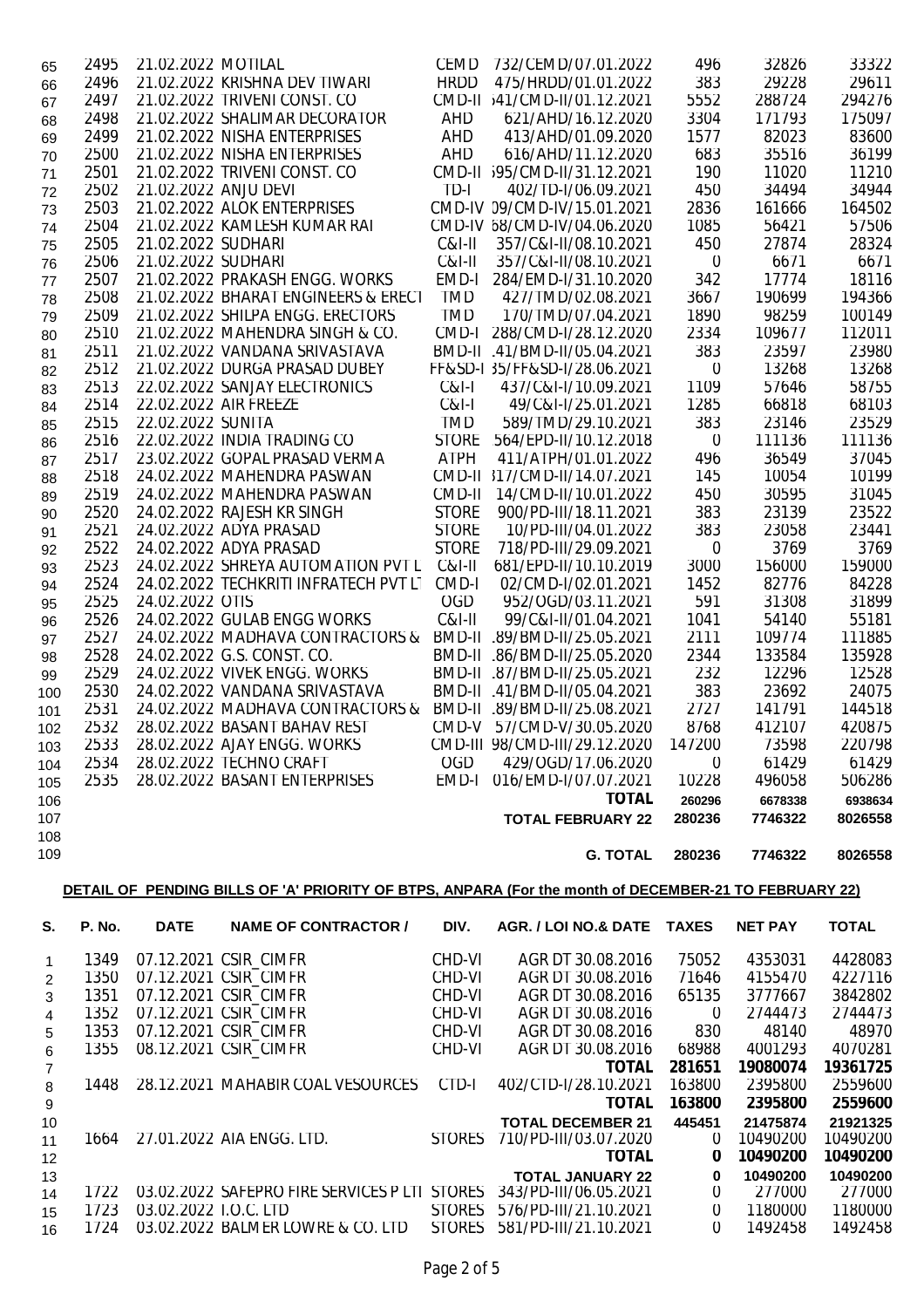| 17 | 1725 | 03.02.2022 I.O.C. LTD |                                                                |               | STORES 579/PD-III/21.10.2021  | $\boldsymbol{0}$ | 4724092 | 4724092 |
|----|------|-----------------------|----------------------------------------------------------------|---------------|-------------------------------|------------------|---------|---------|
| 18 | 1726 | 03.02.2022 H.P.C.L.   |                                                                |               | STORES 580/PD-III/21.10.2021  | $\overline{0}$   | 231197  | 231197  |
|    | 1727 |                       | 03.02.2022 L.P. CONSTRUCTION CO.                               | CHD-I         | 788/CHD-I/11.11.2020          | 8533             | 221877  | 230410  |
| 19 |      |                       | 03.02.2022 RAJESH KUMAR SINGH                                  |               | CEMD 744/CEMD/11.01.2022      | 190              | 10994   |         |
| 20 | 1728 |                       |                                                                |               |                               |                  |         | 11184   |
| 21 | 1729 |                       | 03.02.2022 DURGA PRASAD                                        |               | FF&SD 36/FF&SD-I/23.12.2021   | 1514             | 27088   | 28602   |
| 22 | 1730 |                       | 03.02.2022 SCIENTECS PROCESS CONTROL                           |               | FF&SD 51/FF&SD-I/07.01.2021   | 2857             | 74295   | 77152   |
| 23 | 1731 |                       | 03.02.2022 CANCELLED                                           |               |                               |                  |         |         |
| 24 | 1732 |                       | 03.02.2022 JAWAHAR LAL                                         |               | CMD-V 84/CMD-V/01.11.2021     | 450              | 27105   | 27555   |
| 25 | 1733 |                       | 03.02.2022 SUKHWARIA DEVI                                      |               | CMD-V 83/CMD-V/30.10.2021     | 490              | 38378   | 38868   |
| 26 | 1734 |                       | 03.02.2022 VIRENDRA KUMAR YADAV                                |               | CMD-V 097/CMD-I/06.09.2021    | 450              | 27127   | 27577   |
| 27 | 1735 | 03.02.2022 PANWATI    |                                                                | TD-I          | 283/TD-I/17.07.2021           | 960              | 62877   | 63837   |
|    | 1736 | 03.02.2022 VANDANA    |                                                                | TD-I          | 541/TD-I/01.11.2021           | 2287             | 32862   | 35149   |
| 28 |      |                       |                                                                |               |                               |                  |         |         |
| 29 | 1737 |                       | 03.02.2022 D.K. ENGG. WORKS                                    | TD-I          | 316/TD-I/02.08.2021           | 1613             | 41944   | 43557   |
| 30 | 1738 |                       | 03.02.2022 NAINA KUMARI                                        | CTD-I         | 454/CTD-I/30.11.2021          | 2396             | 35025   | 37421   |
| 31 | 1739 |                       | 03.02.2022 ANOOP SINGH                                         | CTD-I         | 484/CTD-I/28.12.2021          | 2126             | 30814   | 32940   |
| 32 | 1740 |                       | 03.02.2022 ANOOP SINGH                                         | CTD-I         | 354/CTD-I/28.09.2021          | $\overline{0}$   | 6671    | 6671    |
| 33 | 1741 | 03.02.2022 R.T. C.    |                                                                | CTD-I         | 05/CTD-I/07.11.2020           | 33592            | 915408  | 949000  |
| 34 | 1742 |                       | 04.02.2022 RANJANI CONSTRUCTION CC                             | EMD-II        | 12/EMD-II/2021-22             | 3155             | 82014   | 85169   |
| 35 | 1743 |                       | 04.02.2022 SHAKASHI ENGG. CO.                                  | <b>OGD</b>    | 658/OGD/2021-22               | 4628             | 120319  | 124947  |
|    | 1744 |                       | 04.02.2022 SURYA CONSTRUCTION CO                               |               | BMD-I 481/BMD-I/04.09.2020    | 887              | 23054   | 23941   |
| 36 |      |                       |                                                                |               |                               |                  |         |         |
| 37 | 1745 |                       | 04.02.2022 R. ELECTROMECH                                      | BMD-I         | 666/BMD-I/26.12.2020          | 2036             | 52940   | 54976   |
| 38 | 1746 |                       | 04.02.2022 NEW ENGG CO                                         | BMD-I         | 964/BMD-I/13.08.2021          | 4232             | 110056  | 114288  |
| 39 | 1747 |                       | 04.02.2022 DEVANAND YADAV                                      | CHD-I         | 344/CHD-I/08.07.2021          | 621              | 9011    | 9632    |
| 40 | 1748 |                       | 04.02.2022 SUDHIR KUMAR YADAV                                  | CHD-I         | 390/CHD-I/10.08.2021          | 1781             | 25658   | 27439   |
| 41 | 1749 |                       | 04.02.2022 DEVANAND YADAV                                      | CHD-I         | 20/CHD-I/10.01.2022           | 1501             | 21716   | 23217   |
| 42 | 1750 |                       | 04.02.2022 RANJANI CONSTR. CO.                                 | CHD-I         | 242/CHD-I/24.05.2021          | 3092             | 82990   | 86082   |
| 43 | 1751 |                       | 04.02.2022 AKA LOGISTICS                                       | CHD-I         | 626/CHD-I/06.12.2021          | 3188             | 165765  | 168953  |
|    | 1752 |                       | 04.02.2022 SHIVA CONSTRUCTION CO.                              | CHD-I         | 789/CHD-I/13.11.2021          | 3640             | 94654   | 98294   |
| 44 |      |                       |                                                                |               |                               |                  |         |         |
| 45 | 1753 |                       | 04.02.2022 URMILA DEVI                                         | CHD-I         | 531/CHD-I/01.11.2021          | 2218             | 32664   | 34882   |
| 46 | 1754 |                       | 04.02.2022 SANJAY KUMAR JAISWAL                                | CHD-I         | 389/CHD-I/10.08.2021          | 2218             | 32664   | 34882   |
| 47 | 1755 |                       | 04.02.2022 ARUN KUMAR SINGH                                    | CHD-I         | 726/CHD-I/29.06.2021          | 3010             | 48497   | 51507   |
| 48 | 1756 |                       | 04.02.2022 VIJAY KUMAR                                         | CHD-I         | 416/CHD-I/24.08.2021          | 3040             | 49108   | 52148   |
| 49 | 1757 |                       | 04.02.2022 SHIVA CONSTRUCTION CO.                              | CHD-I         | 257/CHD-I/31.05.2021          | 1860             | 48360   | 50220   |
| 50 | 1758 |                       | 04.02.2022 SHAKASHI ENGG. CO.                                  | CHD-I         | 534/CHD-I/03.11.2021          | 12456            | 323867  | 336323  |
| 51 | 1759 |                       | 04.02.2022 THE UNIVERSAL CONSTR. & S                           | CHD-I         | 201/CHD-I/20.04.2021          | 3684             | 95783   | 99467   |
| 52 | 1760 | 05.02.2022 R.T.C      |                                                                | CTD-I         | 497/CTD-I/01.10.2020          | 8684             | 473326  | 482010  |
|    | 1761 | 05.02.2022 R.T.C      |                                                                | CTD-I         | 497/CTD-I/01.10.2021          | 8582             | 6064570 | 6073152 |
| 53 |      |                       |                                                                |               |                               |                  |         |         |
| 54 | 1762 | 05.02.2022 R.T.C      |                                                                | CTD-I         | 'ATP/CTD-I/07.11.2020         | 3328             | 90683   | 94011   |
| 55 | 1763 | 05.02.2022 R.T.C      |                                                                | CTD-I         | 'ATP/CTD-I/07.11.2021         | 20226            | 1293280 | 1313506 |
| 56 | 1764 |                       | 05.02.2022 S.K. ENTERPRISES                                    | <b>OGD</b>    | 320/OGD/06.09.2021            | 238              | 12581   | 12819   |
| 57 | 1765 |                       | 05.02.2022 KANTA PRASAD                                        | EMD-I         | 298/EMD-I/29.11.2021          | 1655             | 24843   | 26498   |
| 58 | 1766 |                       | 05.02.2022 BALBIR SINGH                                        | EMD-I         | 299/EMD-I/29.11.2021          | 2014             | 30347   | 32361   |
| 59 | 1767 |                       | 05.02.2022 ALKA JAISWAL                                        |               | EMD-III 94/EMD-III/23.11.2021 | 1940             | 27119   | 29059   |
| 60 | 1768 |                       | 05.02.2022 SHALIMAR DECORATORS                                 | <b>OGD</b>    | 201/OGD/07.07.2021            | 3065             | 79698   | 82763   |
|    | 1769 |                       | 05.02.2022 SHAKSHI ENGG CO.                                    | <b>OGD</b>    | 98/OGD/25.05.2021             | 1764             | 70905   | 72669   |
| 61 | 1770 |                       | 05.02.2022 THE UNIVERSAL CONSTR. & S                           | CAD           | 08/CAD/29.12.2021             | 1700             | 44207   | 45907   |
| 62 |      |                       | 05.02.2022 BIHAR CONSTUCTION CO.                               |               |                               |                  |         |         |
| 63 | 1771 |                       |                                                                | CAD           | 10/CAD/22.01.2021             | 1117             | 29066   | 30183   |
| 64 | 1772 |                       | 05.02.2022 NEERAJ CONSTRUCTION                                 | CAD           | 99/CAD/08.06.2021             | 1512             | 39310   | 40822   |
| 65 | 1773 |                       | 07.02.2022 MANOJ KR SINGH                                      | <b>STORES</b> | 434/PD-II/28.09.2021          | 1651             | 24473   | 26124   |
| 66 | 1774 |                       | 07.02.2022 KRISHANA MURARI YADAV                               | <b>STORES</b> | 599/PD-I/01.11.2021           | 1655             | 24575   | 26230   |
| 67 | 1775 |                       | 07.02.2022 SHIRISH CHANDRA PANDEY                              | <b>OGD</b>    | 6/OP GR'A'/16.11.2022         | 2124             | 30771   | 32895   |
| 68 | 1776 |                       | 07.02.2022 JAIMAL SINGH                                        | <b>OGD</b>    | 99/OGD/11.12.2021             | 450              | 30798   | 31248   |
| 69 | 1777 |                       | 07.02.2022 OM PRAKASH SINGH                                    | <b>OGD</b>    | 207/OGD/28.11.2021            | 2124             | 30793   | 32917   |
| 70 | 1778 |                       | 07.02.2022 NET CASCADE AUTOMOTION C&IMD-I 3/C&IMD-I/26.04.2021 |               |                               | 6360             | 181260  | 187620  |
|    | 1779 |                       | 07.02.2022 SHYAM ERECTORS                                      |               | C&IMD-I 2/C&IMD-I/10.06.2021  | 1463             | 38032   | 39495   |
| 71 |      |                       |                                                                |               |                               |                  |         |         |
| 72 | 1780 |                       | 07.02.2022 SHYAM ERECTORS                                      |               | C&IMD-I 4/C&IMD-I/19.08.2021  | 1852             | 48152   | 50004   |
| 73 | 1781 |                       | 07.02.2022 ELECTROTEC CONTROL                                  |               | C&IMD-III/C&IMD-II/10.12.2021 | 7140             | 185613  | 192753  |
| 74 | 1782 |                       | 07.02.2022 SATYA PRAKASH DAUBEY                                |               | C&IMD-II 4/C&IMD-I/29.12.2021 | 1942             | 29825   | 31767   |
| 75 | 1783 |                       | 08.02.2022 UDAY BHAN                                           |               | BMD-I 29//BMD-I/28.04.2021    | 1657             | 23164   | 24821   |
| 76 | 1784 |                       | 08.02.2022 AJAY KR YADAV                                       |               | BMD-I 028/BMD-I/28.09.2021    | 1655             | 23158   | 24813   |
| 77 | 1785 |                       | 08.02.2022 SHAYAM LAL JAISWAL                                  | <b>STORES</b> | 1793/SD/29.09.2021            | 2014             | 30333   | 32347   |
| 78 | 1786 |                       | 08.02.2022 R.S CONSTRUCTION                                    | <b>STORES</b> | 1017/SD/03.03.2021            | 636              | 16536   | 17172   |
|    | 1787 |                       | 08.02.2022 R.S CONSTRUCTION                                    | <b>STORES</b> | 1898/SD/21.10.2021            | 250              | 14856   | 15106   |
| 79 |      |                       |                                                                |               |                               |                  |         | 69499   |
| 80 | 1788 |                       | 08.02.2022 SHALIMAR DECORATORS                                 | <b>STORES</b> | 1404/SD/19.06.2021            | 2575             | 66924   |         |
| 81 | 1789 |                       | 08.02.2022 R.S CONSTRUCTION CO.                                | <b>STORES</b> | 1017/SD/03.03.2021            | 317              | 8268    | 8585    |
| 82 | 1790 |                       | 08.02.2022 A.K ENTERPRISES                                     |               | BMD-I 002/BMD-I/06.09.2021    | 8114             | 210979  | 219093  |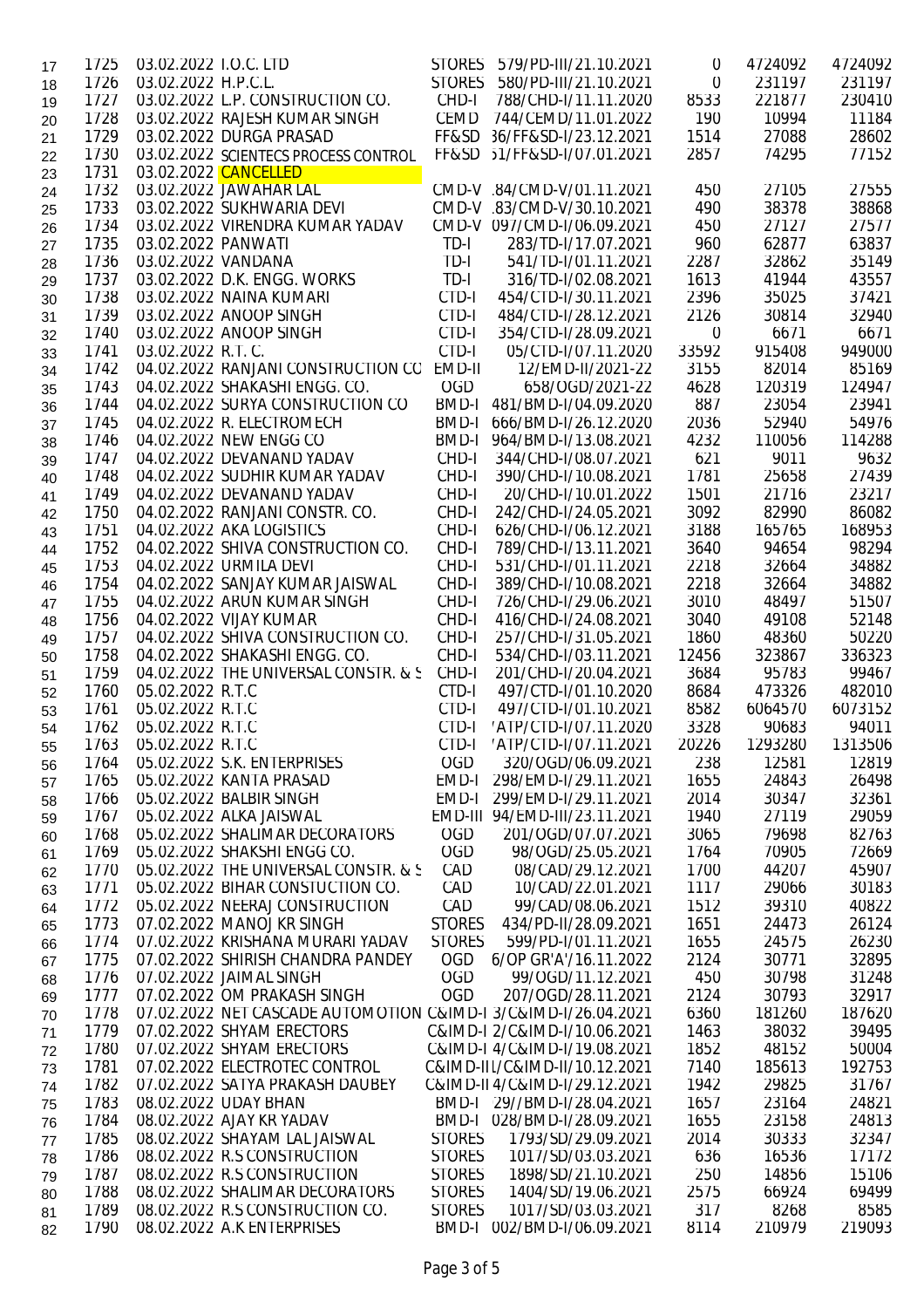| 83         | 1791 |                   | 08.02.2022 A.K ENTERPRISES                                        |               | BMD-I 895/BMD-I/22.06.2021     | 2161           | 56210          | 58371          |
|------------|------|-------------------|-------------------------------------------------------------------|---------------|--------------------------------|----------------|----------------|----------------|
| 84         | 1792 |                   | 08.02.2022 SHYAM SUNDAR SINGH                                     |               | C&IMD-II / C&IMD_II/30.04.2021 | 1649           | 23038          | 24687          |
| 85         | 1793 |                   | 08.02.2022 ELECTROTEC CONTROL                                     |               | C&IMD-III/C&IMD-II/10.12.2021  | 9372           | 243672         | 253044         |
|            | 1794 |                   | 08.02.2022 SHAKTI REFREGATION WORK C&IMD-II?/C&IMD-II/08.10.2021  |               |                                | 4571           | 118840         | 123411         |
| 86         | 1795 |                   | 08.02.2022 SANJAY ELECTRONICS                                     |               | C&IMD-II3/C&IMD-II/19.01.2021  | 2536           | 65936          | 68472          |
| 87         |      |                   |                                                                   |               |                                |                |                |                |
| 88         | 1796 |                   | 08.02.2022 KAUSHAL KR. SINGH                                      | CTD-I         | 483/CTD-I/27.12.2021           | 1657           | 23165          | 24822          |
| 89         | 1797 |                   | 08.02.2022 SHIV SHAKTI ENTERPRISES                                | CTD-I         | 286/CTD-I/27.07.2020           | 4276           | 111172         | 115448         |
| 90         | 1798 |                   | 08.02.2022 SHYAM ERECTORS                                         |               | EMD-II 387/EMD-II/05.06.2021   | 1052           | 27330          | 28382          |
| 91         | 1799 |                   | 08.02.2022 SHYAM ERECTORS                                         |               | EMD-II 151/EMD-II/23.07.2021   | 1284           | 33362          | 34646          |
| 92         | 1800 |                   | 08.02.2022 SHYAM ERECTORS                                         |               | EMD-II 162/EMD-II/02.08.2021   | 2557           | 66499          | 69056          |
| 93         | 1801 |                   | 08.02.2022 BHEL TRICHI                                            |               | STORES 933/EPD-III/05.12.2018  | 0              | 10760          | 10760          |
|            | 1802 |                   | 08.02.2022 BHEL TRICHI                                            |               | STORES 933/EPD-III/05.12.2019  | 0              | 21077          | 21077          |
| 94         | 1803 | 08.02.2022 SAIL   |                                                                   | <b>STORES</b> | 184/PD-I/17.03.2021            | 0              | 374532         | 374532         |
| 95         |      |                   |                                                                   |               |                                |                |                |                |
| 96         | 1804 | 08.02.2022 SAIL   |                                                                   | <b>STORES</b> | 72/PD-I/23.01.2021             | 0              | 159300         | 159300         |
| 97         | 1805 | 08.02.2022 SAIL   |                                                                   | <b>STORES</b> | 613/PD-I/12.11.2021            | 0              | 3139154        | 3139154        |
| 98         | 1806 |                   | 08.02.2022 S.K. ENGINEERS                                         | AHD           | 333/AHD/30.07.2021             | 1734           | 45065          | 46799          |
| 99         | 1807 |                   | 08.02.2022 SHYAM ERECTORS                                         |               | EMD-III 83/EMD-III/12.04.2021  | 1720           | 44720          | 46440          |
| 100        | 1808 |                   | 08.02.2022 U.P. PURVA SANIK KALYAN N CTD-I                        |               | 556/CTD-I/13.11.2020           | $\mathbf 0$    | 925273         | 925273         |
| 101        | 1809 |                   | 08.02.2022 U.P. PURVA SANIK KALYAN N                              | CTD-I         | 556/CTD-I/13.11.2021           | $\mathbf 0$    | 904188         | 904188         |
| 102        | 1810 |                   | 08.02.2022 U.P. PURVA SANIK KALYAN N                              | CTD-I         | 556/CTD-I/13.11.2022           | 0              | 899504         | 899504         |
|            | 1811 |                   | 08.02.2022 SHESHMANI SINGH                                        | TD-I          | 434/TD-I/08.09.2021            | 1942           | 27134          | 29076          |
| 103        |      |                   |                                                                   |               |                                |                |                |                |
| 104        | 1812 |                   | 09.02.2022 ADYA PRASAD                                            | <b>STORES</b> | 849/PD-III/28.09.2021          | 1768           | 24493          | 26261          |
| 105        | 1813 |                   | 09.02.2022 JATA SANKAR                                            | <b>STORES</b> | 1794/SD/27.09.2021             | 1703           | 25527          | 27230          |
| 106        | 1814 | 09.02.2022 R.T.C. |                                                                   | CTD-I         | 497/CTD-I/01.10.2020           | 12751          | 347447         | 360198         |
| 107        | 1815 |                   | 09.02.2022 NISHA ENTERPRISES                                      | <b>OGD</b>    | 447/OGD/25.11.2021             | 2492           | 64828          | 67320          |
| 108        | 1816 |                   | 09.02.2022 G.K.P. CONDTRUCTION PROJ                               | EMD-I         | 115/EMD-I/07.04.2021           | 2681           | 69172          | 71853          |
| 109        | 1817 |                   | 09.02.2022 SHIVA CONSTRUCTION                                     | CHD-I         | 790/CHD-I/20.11.2020           | 2417           | 62867          | 65284          |
| 110        | 1818 |                   | 09.02.2022 HRINDRA MISHARA                                        | CMD-V         | 25/CMD-V/23.09.2021            | 1791           | 78782          | 80573          |
|            | 1819 |                   | 09.02.2022 MAHENDRA SINGH & CO.                                   |               | CMD-V 51/CMD-V/12.10.2021      | 4209           | 109450         | 113659         |
| 111        |      |                   |                                                                   |               |                                |                |                |                |
| 112        | 1820 |                   | 09.02.2022 PRABHA ENGG WORKS                                      |               | CMD-II !42/CMD-II/01.06.2021   | 3185           | 82827          | 86012          |
| 113        | 1821 |                   | 09.02.2022 AMAR NATH JAISWAL                                      |               | CMD-II 151/CMD-II/01.10.2021   | 4200           | 102900         | 107100         |
| 114        | 1822 |                   | 09.02.2022 BIHAR CONSTRUCTION CO.                                 | <b>TMD</b>    | 70/TMD/03.08.2021              | 10108          | 35376          | 45484          |
| 115        | 1823 |                   | 10.02.2022 GIRZA SINGH                                            | <b>TMD</b>    | 152/TMD/29.12.2021             | 1655           | 23128          | 24783          |
| 116        | 1824 |                   | 10.02.2022 SHARMA ENTERPRISES                                     | <b>STORES</b> | 1897/SD/21.10.2021             | 376            | 21793          | 22169          |
| 117        | 1825 |                   | 10.02.2022 NEERAJ CONSTRUCTION                                    | EMD-I         | 120/EMD-I/09.04.2021           | 2721           | 70762          | 73483          |
| 118        | 1826 |                   | 10.02.2022 B.B.S. CONSTRUCTION                                    | EMD-I         | 135/EMD-I/24.04.2021           | 3148           | 81832          | 84980          |
|            | 1827 |                   | 10.02.2022 SCIENTECS PROCESS CONTROL                              | EMD-I         | 114/EMD-I/06.04.2021           | 5183           | 134733         | 139916         |
| 119        | 1828 |                   | 10.02.2022 RAJANI CONSTRUCTION CO.                                | CHD-II        | 255/CHD-II/27.11.2020          |                | 286160         | 286160         |
| 120        |      |                   |                                                                   |               |                                | 0              |                |                |
| 121        | 1829 |                   | 10.02.2022 VIKASH KUMAR                                           |               | CHD-II 104/CHD-II/28.06.2021   | 0              | 20200          | 20200          |
| 122        | 1830 |                   | 11.02.2022 S.K. ENTERPRISES                                       | <b>OGD</b>    | 462/OGD/03.12.2021             | 612            | 15925          | 16537          |
| 123        | 1831 |                   | 11.02.2022 SUNNY ELECTRONICS & REFR EMD-III 42/EMD-III/13.08.2021 |               |                                | 5996           | 155422         | 161418         |
| 124        | 1832 |                   | 11.02.2022 NIRAJ CONSTRUCTION                                     |               | EMD-III 16/EMD-III/28.10.2020  | $\overline{0}$ | 133973         | 133973         |
| 125        | 1833 |                   | 11.02.2022 G.K.P. CONDTRUCTION PROJ EMD-III 81/EMD-III/12.11.2021 |               |                                | 4000           | 104016         | 108016         |
| 126        | 1834 |                   | PAID                                                              |               |                                | 0              | $\overline{0}$ | $\overline{0}$ |
| 127        |      |                   |                                                                   |               | <b>TOTAL</b>                   | 322016         | 29546321       | 29868337       |
| 128        | 1835 |                   | 16.02.2022 THERMAL INDIA                                          |               | BMD-I 711/BMD-I/08.02.2021     | 350            | 18534          | 18884          |
|            | 1836 |                   | 16.02.2022 SHIVA CONST. CO.                                       | CHD-I         | 200/CHD-I/20.04.2021           | 3961           | 103007         | 106968         |
| 129        | 1837 |                   | 16.02.2022 R.L. ENGINEERING                                       | CHD-I         | 444/CHD-I/08.09.2021           | 572            | 14885          | 15457          |
| 130        |      |                   |                                                                   |               |                                |                |                |                |
| 131        | 1838 | 16.02.2022 RTC    |                                                                   | CTD-I         | 497/CTD-I/01.10.2020           | 8807           | 228982         | 237789         |
| 132        | 1839 |                   | 16.02.2022 NEERAJ CONST.                                          |               | EMD-II 143/EMD-II/13.08.2020   | 1888           | 49081          | 50969          |
| 133        | 1840 |                   | 16.02.2022 MADHU CONST.                                           |               | CEMD 127/CEMD/31.05.2021       | 1836           | 47459          | 49295          |
| 134        | 1841 |                   | 18.02.2022 VISHWA RAM                                             |               | C&IMD-I 2/C&IMD-I/13.10.2021   | 920            | 23943          | 24863          |
| 135        | 1842 |                   | 18.02.2022 RENU DEVI                                              |               | C&IMD-I 0/C&IMD-I/01.11.2021   | 1653           | 23107          | 24760          |
| 136        | 1843 |                   | 18.02.2022 B.P ENTERPRISES                                        |               | C&IMD-I 2/C&IMD-I/16.08.2021   | 884            | 22984          | 23868          |
| 137        | 1844 |                   | 18.02.2022 MAHENDRA SINGH CO.                                     | CHD-I         | 811/CHD-I/20.11.2020           | 4136           | 107552         | 111688         |
|            | 1845 | 18.02.2022 RTC    |                                                                   | CTD-I         | 497/CTD-I/01.10.2020           | 133457         | 3676340        | 3809797        |
| 138        |      |                   |                                                                   | TD-I          |                                |                | 21806          | 23292          |
| 139        | 1846 |                   | 18.02.2022 ROOP CHAND                                             |               | 614/TD-I/10.12.2021            | 1486           |                |                |
| 140        | 1847 |                   | 18.02.2022 KHAURANI CONSTRUCTION (CMD-II                          |               | 296/ATP/01.10.2021             | 8341           | 216866         | 225207         |
| 141        | 1848 |                   | 18.02.2022 M.R. ENTERPRISES                                       |               | CMD-VI 95/CMD-VI/01.10.2021    | 2785           | 72430          | 75215          |
| 142        | 1849 |                   | 18.02.2022 D.K.ENGG. WORKS                                        | TD-I          | 316/TD-I/02.08.2021            | 1612           | 41975          | 43587          |
| 143        | 1850 |                   | 18.02.2022 SHALIMAR DECORATORS                                    |               | CMD-II '01/CMD-II/17.05.2021   | 8893           | 231239         | 240132         |
| 144        | 1851 |                   | 18.02.2022 VINDAYAWASHMI ENTERPRI:                                | TD-I          | 521/TD-I/26.10.2021            | 8176           | 212077         | 220253         |
| 145        | 1852 |                   | 18.02.2022 KHAURANI CONSTRUCTION (CMD-II 05/CMD-II/20.21.2022     |               |                                | 9125           | 236982         | 246107         |
| 146        | 1853 |                   | 18.02.2022 PRAMOD KR.                                             |               | CMD-IV 10/CMD-IV/16.10.2021    | 2070           | 29708          | 31778          |
|            | 1854 |                   | 19.02.2022 RANJANI CONSTRUCTION                                   | EMD-II        | 13/EMD-II/20.20.2021           | 2160           | 56138          | 58298          |
| 147<br>148 | 1855 | 21.02.2022 OTIS   |                                                                   | CAMD          | 120/CAD/15.07.2021             | 2823           | 73376          | 76199          |
|            |      |                   |                                                                   |               |                                |                |                |                |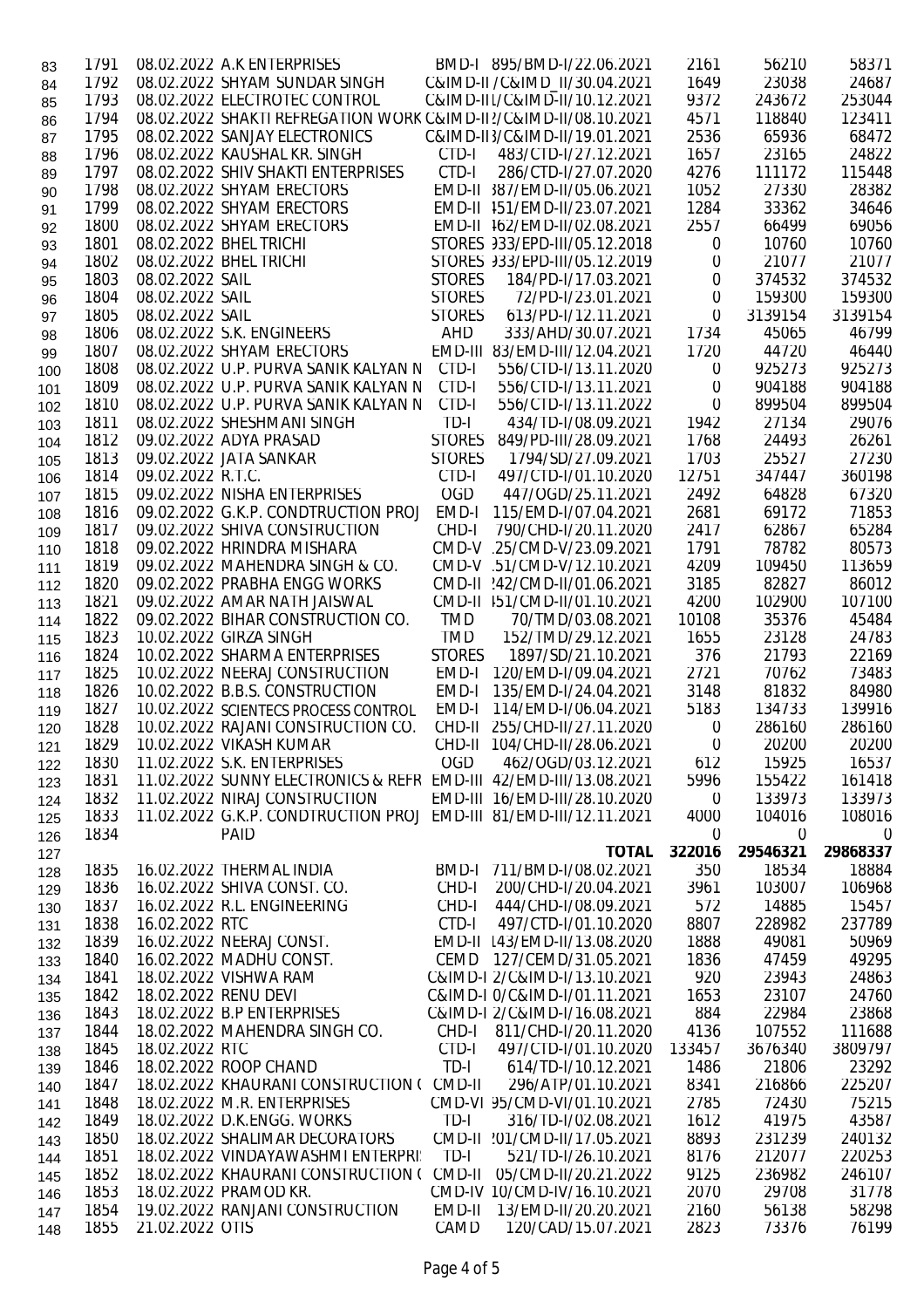| 204<br>205 |              |                      |                                                                    |              | GRAND TOTAL 1139897                      |                  | 72382679       | 73522576        |
|------------|--------------|----------------------|--------------------------------------------------------------------|--------------|------------------------------------------|------------------|----------------|-----------------|
| 203        |              |                      |                                                                    |              | <b>TOTAL FEBRUARY 22</b>                 | 694446           | 40416605       | 41111051        |
| 202        |              |                      |                                                                    |              | <b>TOTAL</b>                             | 372430           | 10870284       | 11242714        |
| 201        | 1908         |                      | 25.02.2022 RANJANI CONSTRUCTION T/I CHD-II 187/CHD-II/01.09.2021   |              |                                          | 5596             | 145469         | 151065          |
| 200        | 1907         |                      | 25.02.2022 MADHU CONST.                                            |              | CHD-II 324/CHD-II/01.11.2021             | 5687             | 147856         | 153543          |
| 198<br>199 | 1906         |                      | <b>PAID</b>                                                        |              |                                          | $\overline{0}$   | $\overline{0}$ | $\overline{0}$  |
| 197        | 1905         |                      | 26.02.2022 SHALIMAR DECORATORS                                     | CMD-V        | 09/CMD-V/13.09.2021                      | 7195             | 187042         | 194237          |
| 196        | 1904         |                      | 26.02.2022 UDIT SONDHIYA                                           | AHD          | 377/AHD/20.10.2021                       | 1716             | 24370          | 26086           |
| 195        | 1902<br>1903 |                      | 26.02.2022 SHAKSHI ENGG CO.<br>26.02.2022 FEDRAL SECURITY P.LTD    | AHD<br>AHD   | 32/AHD/28.01.2022                        | 1154<br>13876    | 360776         | 31137<br>374652 |
| 194        | 1901         |                      | 26.02.2022 VINOD KUMAR S/O RAM                                     | AHD          | 166/AHD/31.05.2021<br>493/AHD/26.11.2020 |                  | 21924<br>29983 |                 |
| 193        | 1900         |                      | 26.02.2022 VINBOD KUMAR S/O RAMSH                                  | AHD          | 417/AHD/26.11.2021                       | 1511             |                | 23435           |
| 192        | 1899         |                      |                                                                    |              |                                          | 2121             | 30631<br>30803 | 32807<br>32924  |
| 191        | 1898         |                      | 26.02.2022 VINOD KUMAR/RAMODI<br>26.02.2022 KAVITS S/O VINOD KUMAR | AHD<br>AHD   | 449/AHD/26.11.2021<br>391/AHD/30.10.2021 | 2331<br>2176     | 33821          | 36152           |
| 190        | 1897         |                      | 25.02.2022 ROOP CHAND                                              |              | CMD-I 291/CMD-I/09.09.2021               | 450              | 28607          | 29057           |
| 189        | 1896         |                      | 25.02.2022 Sri.SHREESH CHAND PANDEY CMD-IV 54/CMD-IV/09.11.2021    |              |                                          | 383              | 24811          | 25194           |
| 188        | 1895         |                      | 25.02.2022 Sri.SHREESH CHAND PANDEY CMD-IV 54/CMD-IV/09.11.2021    |              |                                          | 383              | 23139          | 23522           |
| 187        | 1894         |                      | 25.02.2022 SHALIMAR DECORATORS                                     | AHD          | 246/AHD/28.07.2021                       | 668              | 17343          | 18011           |
| 186        | 1893         |                      | 25.02.2022 BARAT ENGG CO                                           | AHD          | 133/AHD/09.04.2021                       | 6004             | 156131         | 162135          |
| 185        | 1892         |                      | 25.02.2022 RANA PRATAP                                             | CTD-I        | 514/CTD-I/13.10.2020                     | 400              | 11400          | 11800           |
| 184        | 1891         |                      | 25.02.2022 GKP CONST. PROJECT CO                                   | EMD-II       | 150/EMD-II/03.07.2021                    | 1672             | 43494          | 45166           |
| 183        | 1890         |                      | 25.02.2022 RANJANI CONSTRUCTION CC                                 | CHD-II       | 95/CHD-II/17.07.2020                     | $\boldsymbol{0}$ | 165784         | 165784          |
| 182        | 1889         |                      | 25.02.2022 CSIR I.I.T.R                                            | <b>OGD</b>   | 233/OGD/04.08.2020                       | 6918             | 401244         | 408162          |
| 181        | 1888         | 23.02.2022 I.R. ENGG |                                                                    | BMD-I        | 565/BMD-I/20.09.2021                     | 3360             | 87360          | 90720           |
| 180        | 1887         |                      | 23.02.2022 S.K ENGGERS KANPUR                                      | AHD          | 265/AHD/02.08.2021                       | 9460             | 245985         | 255445          |
| 179        | 1886         |                      | 23.02.2022 S.K ENGGERS KANPUR                                      | AHD          | 33/AHD/30.07.2020                        | 2464             | 64068          | 66532           |
| 178        | 1885         |                      | 23.02.2022 KAMLESH KR RAI                                          | BMD-II       | 65/BMD-II/28.09.2020                     | 946              | 24834          | 25780           |
| 177        | 1884         |                      | 23.02.2022 POWER ENGG WORKS                                        |              | BMD-II 385/BMD-II/06.09.2021             | 1775             | 46129          | 47904           |
| 176        | 1883         |                      | 23.02.2022 RAM KUMAR VERMA                                         |              | BMD-II 354/BMD-II/16.08.2021             | 2280             | 32693          | 34973           |
| 175        | 1882         |                      | 23.02.2022 SURESH KR                                               |              | BMD-II 384/BMD-II/06.09.2021             | 1940             | 27119          | 29059           |
| 174        | 1881         |                      | 23.02.2022 DOMAN SHOW                                              | CHD-I        | 477/CHD-I/30.12.2021                     | 2650             | 40112          | 42762           |
| 173        | 1880         |                      | 23.02.2022 DEVANAND YADAV                                          | CHD-I        | 344/CHD-I/08.07.2021                     | $\mathbf 0$      | 13342          | 13342           |
| 172        | 1879         |                      | 23.02.2022 HETAL IMPLEX                                            | <b>STORE</b> | 102/PD-I/18.02.2022                      | $\boldsymbol{0}$ | 849600         | 849600          |
| 171        | 1878         |                      | 23.02.2022 NEERAJ CONST.                                           | CEMD         | 57/CEMD/05.05.2021                       | 2260             | 58760          | 61020           |
| 170        | 1877         |                      | 23.02.2022 SHYAM ERECTORS                                          | CEMD         | 305/CEMD/17.07.2021                      | 96               | 2512           | 2608            |
| 169        | 1876         |                      | 23.02.2022 SHYAM ERECTORS                                          | CEMD         | 305/CEMD/17.07.2021                      | 4636             | 120532         | 125168          |
| 168        | 1875         |                      | 23.02.2022 NEERAJ CONST.                                           | CEMD         | 473/CEMD/08.09.2021                      | 4888             | 127073         | 131961          |
| 167        | 1874         |                      | 23.02.2022 ALOK CONSTRUCTION                                       | BMD-II       | 50/BMD-II/23.02.2021                     | 5720             | 148694         | 154414          |
| 166        | 1873         |                      | 23.02.2022 MAHENDRA SINGH & CO.                                    | BMD-II       | 16/BMD-II/19.11.2021                     | 2400             | 62426          | 64826           |
| 165        | 1872         |                      | 22.02.2022 URMILA DEVI                                             | CAD          | 199/CAD/30.04.2021                       | 1637             | 23088          | 24725           |
| 164        | 1871         |                      | 22.02.2022 AJAY AIR PRODUCTS P. LTD.                               | <b>STORE</b> | 412/PD-I/15.07.2021                      | $\boldsymbol{0}$ | 184512         | 184512          |
| 163        | 1870         |                      | 21.02.2022 SURYA CONST. CO.                                        |              | CMD-IV 301/CEMD/04.08.2021               | 9101             | 236646         | 245747          |
| 162        | 1869         |                      | 21.02.2022 MADHU CONST.                                            | CEMD         | 127/CEMD/31.05.2021                      | 818              | 21287          | 22105           |
| 161        | 1868         |                      | 21.02.2022 BBS CONSTRUCTION                                        | CEMD         | 148/CEMD/03.06.2021                      | 900              | 23400          | 24300           |
| 160        | 1867         |                      | 21.02.2022 DURGA ELECTRIC                                          | CEMD         | 304/CEMD/17.07.2021                      | 708              | 18408          | 19116           |
| 159        | 1866         |                      | 21.02.2022 DURGA ELECTRIC                                          | CEMD         | 61/CEMD/06.05.2021                       | 5922             | 153974         | 159896          |
| 158        | 1865         |                      | 21.02.2022 GKP CONST. PROJECT                                      | CEMD         | 59/CEMD/05.05.2021                       | 2488             | 64710          | 67198           |
| 157        | 1864         |                      | 21.02.2022 DURGA ELECTRIC                                          | CEMD         | 434/CEMD/27.08.2021                      | 5140             | 133614         | 138754          |
| 156        | 1863         |                      | 21.02.2022 VIKASH ENTERPRISES                                      | CEMD         | 67/CEMD/08.08.2021                       | 6636             | 34512          | 41148           |
| 155        | 1862         |                      | 21.02.2022 SURYA CONST. CO.                                        |              | CMD-IV 00/CMD-IV/04.08.2021              | 9564             | 248676         | 258240          |
| 154        | 1861         |                      | 21.02.2022 SURYA CONST. CO.                                        |              | CMD-IV 02/CMD-IV/04.08.2021              | 10093            | 262443         | 272536          |
| 153        | 1860         |                      | 21.02.2022 SUKHWARIA                                               |              | CMD-V '41/CMD-V/06.05.2021               | $\overline{0}$   | 14720          | 14720           |
| 152        | 1859         |                      | 21.02.2022 MAHENDRA PASWAN                                         |              | CMD-V '42/CMD-V/06.05.2021               | $\boldsymbol{0}$ | 13342          | 13342           |
| 151        | 1858         |                      | 21.02.2022 JAWAHAR LAL                                             |              | CMD-V 84/CMD-V/31.10.2021                | 2698             | 27126          | 29824           |
| 150        | 1857         |                      | 21.02.2022 SUKHWARIA DEVI                                          |              | CMD-V 83/CMD-V/31.10.2021                | 2976             | 38378          | 41354           |
| 149        | 1856         |                      | 21.02.2022 VIRENDRA KUMAR YADAV                                    |              | CMD-V 197/CMD-V/06.09.2021               | 2698             | 27110          | 29808           |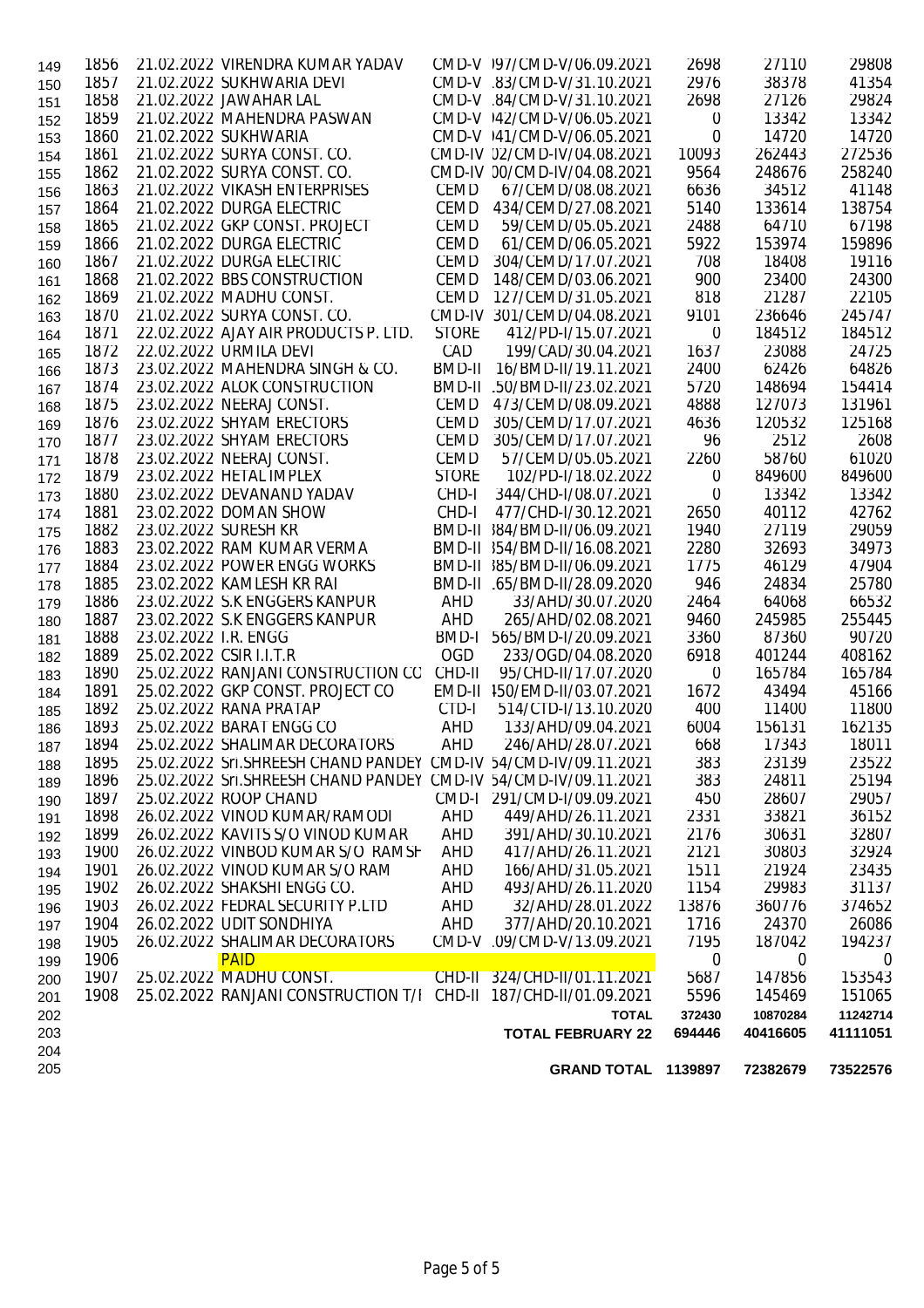| S.<br>NO. | <b>P. NO.</b>           | <b>DATE</b>                    | <b>NAME OF</b><br><b>CONTRACTOR / FIRM</b>                    | DIV.                     | AGR. / LOI NO. &<br><b>DATE</b>        |              | <b>TAXES</b> Net Payment | <b>TOTAL</b>   |
|-----------|-------------------------|--------------------------------|---------------------------------------------------------------|--------------------------|----------------------------------------|--------------|--------------------------|----------------|
|           |                         |                                |                                                               |                          |                                        |              |                          |                |
| 3         |                         | 7278 22.11.21                  | AKA LOGISTIC PVT. LTICHD-I                                    |                          | 220/CHD-I 03.10.2020                   | 388166       | 8601308                  | 8989474        |
| 4         |                         | 7279 22.11.21                  | <b>ANJANI KUMAR</b>                                           | CMD-VIII                 | 205/CMD-VIII 15.05.21                  | 383          | 24713                    | 25096          |
| 5         |                         | 7280 22.11.21                  | <b>SHIV POOJAN</b>                                            | EMD-II                   | 163/EMD-II 28.09.21                    | 450          | 29132                    | 29582          |
| 6         |                         | 7281 22.11.21                  | <b>DURGA ELECTRIC</b>                                         | EMD-II                   | 140/EMD-II 29.10.2020                  | 5000         | 130000                   | 135000         |
| 7         |                         | 7282 22.11.21                  | <b>B.P ENTERPRISE</b>                                         | EMD-II                   | 27/EMD-II 13.04.21                     | 1020         | 54060                    | 55080          |
| 8         |                         | 7283 22.11.21                  | <b>THERMAL INDIA</b>                                          | EMD-II                   | 25/EMD-II 30.04.21                     | 2542         | 66091                    | 68633          |
| 9         |                         | 7284 22.11.21                  | <b>THERMAL INDIA</b>                                          | EMD-II                   | 169/EMD-II 29.09.21                    | 1670         | 43429                    | 45099          |
| 10        |                         | 7285 27.11.21                  | RANJANI CONSTRUCTI C&IMD-II                                   |                          | 381/C&IMD-II 18.01.21                  | 1732         | 45010                    | 46742          |
| 11        |                         | 7286 27.11.21                  | SINGH ENGG. SERVICE C&IMD-II 123/C&IMD-II 25.09.21            |                          |                                        | 1608         | 41808                    | 43416          |
| 12        |                         | 7287 27.11.21                  | <b>SUSHILA DEVI</b>                                           | AHD                      | 819/AHD 31.12.19                       | 0            | 11995                    | 11995          |
| 13        |                         | 7288 27.11.21                  | <b>SUSHILA DEVI</b>                                           | <b>AHD</b>               | 212/AHD 30.10.18                       | 0            | 3941                     | 3941           |
| 14        |                         | 7289 27.11.21                  | <b>SUSHILA DEVI</b>                                           | <b>AHD</b>               | 123/AHD 31.07.18                       | 0            | 5944                     | 5944           |
| 15        |                         | 7290 27.11.21                  | ANAND MOHAN YADAV AHD                                         |                          | 293/AHD 30.06.21                       | 450          | 31590                    | 32040          |
| 16        |                         | 7291 27.11.21                  | <b>OM PRAKASH</b>                                             | <b>AHD</b>               | 355/AHD 06.08.21                       | 383          | 26676                    | 27059          |
| 17        |                         | 7292 27.11.21                  | <b>INDIA ENGG.WORK</b>                                        | <b>AHD</b>               | 313/AHD 09.07.21                       | 4784         | 124364                   | 129148         |
| 18        |                         | 7293 27.11.21                  | <b>NISHA ENTERPRISE</b>                                       | CAD                      | 829/CAD 27.08.2020                     | 2080         | 54066                    | 56146          |
| 19        |                         | 7294 27.11.21                  | ELECTROTEC CONTRC C&IMD-III                                   |                          | 303/C&IMD-III 29.01.2                  | 7070         | 183805                   | 190875         |
| 20        |                         | 7295 27.11.21                  | TEJ PRAKASH YADAV                                             | <b>OGD</b>               | 986/OGD 30.03.21                       | 435          | 33805                    | 34240          |
| 21        |                         | 7296 27.11.21                  | TEJ PRAKASH YADAV                                             | <b>OGD</b>               | 986/OGD 30.03.21                       | 450          | 35006                    | 35456          |
| 22        |                         | 7297 27.11.21                  | TEJ PRAKASH YADAV                                             | <b>OGD</b>               | 986/OGD 30.03.21                       | 450          | 34945                    | 35395          |
| 23        |                         | 7298 27.11.21                  | TEJ PRAKASH YADAV                                             | <b>OGD</b>               | 986/OGD 30.03.21                       | 435          | 34239                    | 34674          |
| 24        |                         | 7299 27.11.21                  | TEJ PRAKASH YADAV                                             | <b>OGD</b>               | 1065/OGD 29.09.21                      | 450          | 35564                    | 36014          |
| 25        |                         | 7300 27.11.21                  | R.L ENGG.<br><b>VISHWARAM</b>                                 | <b>OGD</b><br><b>OGD</b> | 424/OGD 24.09.2020                     | 3720         | 96720                    | 100440         |
| 26        |                         | 7301 27.11.21                  |                                                               | <b>OGD</b>               | 722/OGD 25.01.21                       | 968          | 25146                    | 26114          |
| 27<br>28  |                         | 7302 27.11.21                  | <b>SANJU SINGH</b><br><b>RAKESH KR. DUBEY</b>                 | <b>OGD</b>               | 1118/OGD 18.08.21<br>1017/OGD 18.08.21 | 435          | 28289                    | 28724          |
| 29        |                         | 7303 27.11.21<br>7304 27.11.21 | POOJA SINGH                                                   | <b>OGD</b>               | 1117/OGD 18.08.21                      | 435<br>383   | 30763<br>24915           | 31198<br>25298 |
| 30        |                         | 7305 27.11.21                  | SHALIMAR DECORATO OGD                                         |                          | 1024/OGD 30.06.21                      | 3344         | 86952                    | 90296          |
| 31        |                         | 7306 27.11.21                  | SHAKSHI ENGG. CO.                                             | <b>OGD</b>               | 1025/OGD 30.06.21                      | 6188         | 160877                   | 167065         |
| 32        |                         | 7307 27.11.21                  | <b>UMASHANKAR</b>                                             | <b>OGD</b>               | 912/OPR.B 30.04.21                     | 450          | 35590                    | 36040          |
| 33        |                         | 7308 27.11.21                  | <b>UMASHANKAR</b>                                             | <b>OGD</b>               | 912/OPR.B 30.04.21                     | 0            | 13342                    | 13342          |
| 34        |                         | 7309 27.11.21                  | <b>SUSHILA DEVI</b>                                           | OPR.C                    | 116/OPR.C 28.09.21                     | 450          | 35049                    | 35499          |
| 35        |                         | 7310 27.11.21                  | SHANTI ENTERPRISE OPR.C                                       |                          | 112/OGD 21.06.21                       | 500          | 26500                    | 27000          |
| 36        |                         | 7311 27.11.21                  | MAHENDRA SINGH & C OPR.C                                      |                          | 351/OGD 30.08.2020                     | 2616         | 68016                    | 70632          |
| 37        |                         |                                | 7312 27.11.21 MAHENDRA SINGH & C OPR.C                        |                          | 351/OGD 30.08.2020                     | 2704         | 70282                    | 72986          |
| 38        |                         |                                | 7313 27.11.21 RAJENDRA PRASAD C(CMD-VII 221/CMD-VII 04.11.20) |                          |                                        | 2162         | 56217                    | 58379          |
| 39        |                         |                                | 7314 27.11.21 RAJENDRA PRASAD C(CMD-VII 221/CMD-VII 04.11.20) |                          |                                        | 4660         | 121186                   | 125846         |
| 40        |                         | 7315 27.11.21                  | S.K ENGG.                                                     |                          | CMD-VII 377/CMD-VII 17.02.21           | 2698         | 70169                    | 72867          |
| 41        |                         |                                | 7316 27.11.21 NEW ENGG.CO.                                    |                          | CMD-VII 07/CMD-VII 03.04.21            | 1780         | 46284                    | 48064          |
| 42        |                         |                                | 7317 27.11.21 M.K AGARWAL & CO.                               |                          | CMD-VII 261/CMD-VII 29.04.20           | 8900         | 209147                   | 218047         |
| 43        |                         |                                | 7318 27.11.21 NEW ENGG.CO.                                    |                          | CMD-VII 07/CMD-VII 03.04.21            | 1718         | 41647                    | 43365          |
| 44        |                         |                                | 7319 27.11.21 MOTILAL                                         |                          | CMD-VII 158/CMD-VII 09.09.21           | 450          | 29370                    | 29820          |
| 45        |                         |                                | 7320 27.11.21 ANJANI KUMAR                                    |                          | CMD-VII 40/CMD-VII 15.05.21            | 450          | 31762                    | 32212          |
| 46        |                         |                                | 7321 27.11.21 INNOTECH POWER SO CMD-VII 51/CMD-VII 26.06.2020 |                          |                                        | 172          | 9113                     | 9285           |
| 47        |                         | 7322 27.11.21                  | <b>MOTILAL</b>                                                |                          | CMD-VII 158/CMD-VII 09.09.21           | $\mathbf 0$  | 21524                    | 21524          |
| 48        |                         | 7323 27.11.21                  | RANJANI CONSTRUCTI C&IMD-II 381/C&IMD-II 18.01.21             |                          |                                        | 5730         | 33104                    | 38834          |
| 49        |                         |                                | 7324 27.11.21 MACAWBER BEEKAY                                 | AHD                      | 315/AHD 03.06.21                       | 0            | 310000                   | 310000         |
|           |                         |                                | <b>TOTAL NOV 21</b>                                           |                          |                                        | 470471       | 11333455                 | 11803926       |
|           |                         |                                | <b>TOTAL PENDING LIABILITIES 30.11.21</b>                     |                          |                                        | 470471       | 11333455                 | 11803926       |
|           | <b>SL.NO PR.NO DATE</b> |                                | <b>NAME OF FIRM</b>                                           | DIV.                     | LOI                                    | <b>TAXES</b> | <b>NET</b>               | <b>GROSS</b>   |
| 50        |                         | 7325 03.12.21                  | MADHU CONSTN.                                                 | EMD-II                   | 07/EMD-II 13.04.21                     | 1234         | 32104                    | 33338          |
| 51        |                         | 7326 04.12.21                  | <b>BASANT BIHAR</b>                                           | CMD-VII                  | 302/CMD-VII 19.01.21                   | 2830         | 60330                    | 63160          |
| 52        |                         | 7327 04.12.21                  | <b>BASANT BIHAR</b>                                           | CMD-VII                  | 302/CMD-VII 19.01.21                   | 2830         | 63830                    | 66660          |
| 53        |                         | 7328 04.12.21                  | <b>SHYAM ERECTOR</b>                                          | CAD                      | 144/CAD 18.08.21                       | 72           | 4176                     | 4248           |
| 54        |                         | 7329 04.12.21                  | SCIENTEC PROCESS CCAD Page 999/CAD 02.11.2020                 |                          |                                        | 2556         | 66446                    | 69002          |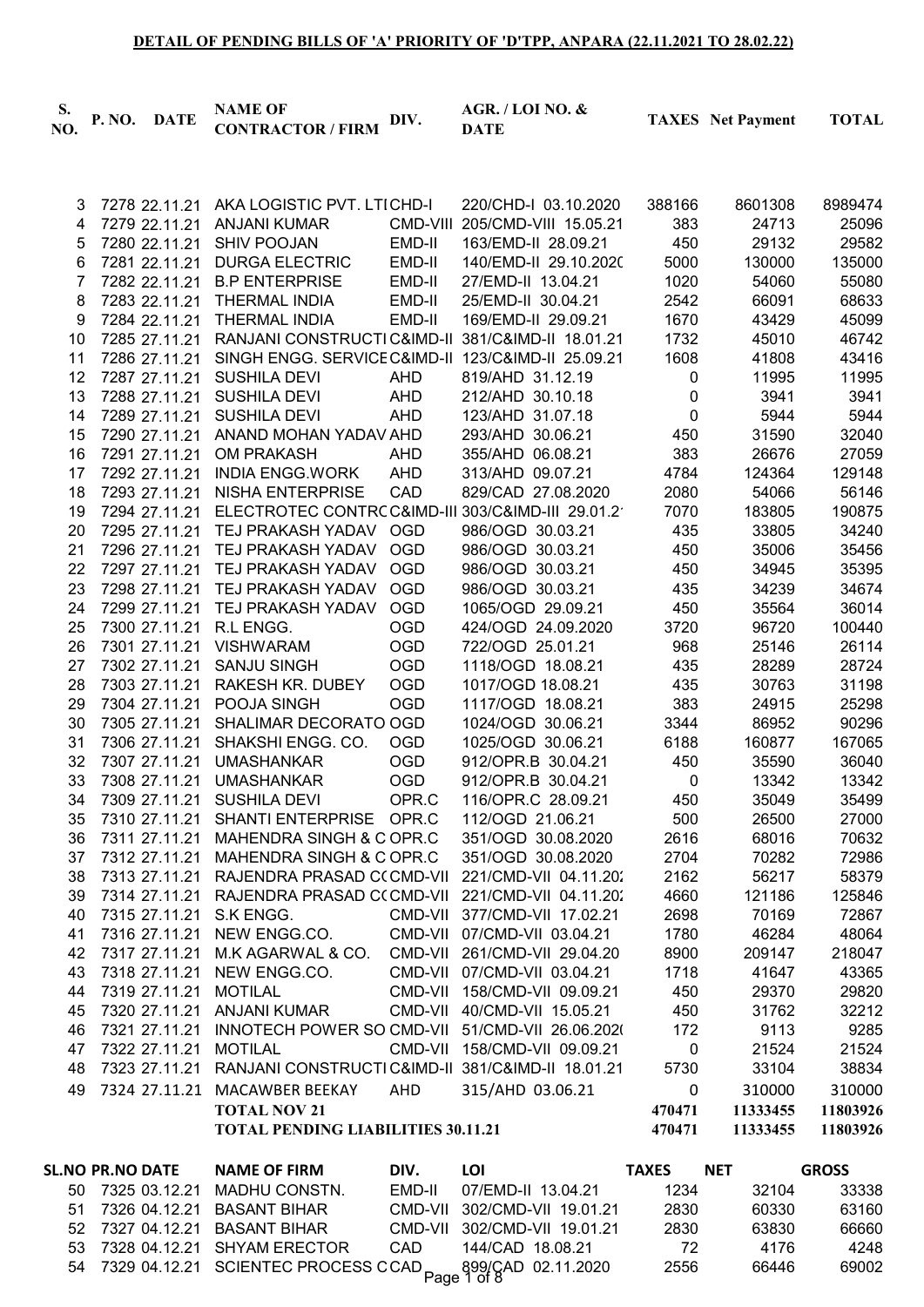| 55  | 7330 04.12.21 | <b>SHYAM ERECTOR</b>                          | CAD           | 858/CAD 30.09.2020            | 1422  | 36946   | 38368   |
|-----|---------------|-----------------------------------------------|---------------|-------------------------------|-------|---------|---------|
| 56  | 7331 04.12.21 | <b>SCIENTEC PROCESS CCAD</b>                  |               | 899/CAD 02.11.2020            | 2474  | 64304   | 66778   |
| 57  | 7332 04.12.21 | <b>NISHA ENTERPRISE</b>                       | CAD           | 109/CAD 16.07.21              | 6096  | 158496  | 164592  |
| 58  | 7333 04.12.21 | <b>NISHA ENTERPRISE</b>                       | CAD           | 166/CAD 11.09.21              | 4148  | 107852  | 112000  |
| 59  | 7334 04.12.21 | <b>NISHA ENTERPRISE</b>                       | CAD           | 109/CAD 16.07.21              | 6290  | 163522  | 169812  |
| 60  |               | <b>MOHINI CHAURASIYA</b>                      | <b>BMD-II</b> | 531/BMD-II 19.01.21           | 383   | 24880   | 25263   |
|     | 7335 04.12.21 |                                               |               |                               |       |         |         |
| 61  | 7336 04.12.21 | MADHAV CONTACTOR BMD-II                       |               | 249/BMD-II 03.07.21           | 2280  | 59280   | 61560   |
| 62  | 7337 04.12.21 | RAJENDRA PRASAD C(BMD-II                      |               | 357/MSD 07.10.2020            | 2964  | 77045   | 80009   |
| 63  | 7338 04.12.21 | RADHIKA DEVI                                  | <b>BMD-II</b> | 301/BMD-II 04.08.21           | 450   | 29185   | 29635   |
| 64  | 7339 04.12.21 | <b>SHAKSHI ENGG.</b>                          | <b>BMD-II</b> | 82/BMD-II 07.04.21            | 2934  | 76306   | 79240   |
| 65  | 7340 04.12.21 | ALOK CONSTN.                                  | <b>BMD-II</b> | 1613/MSD 22.10.19             | 3236  | 84147   | 87383   |
| 66  | 7341 04.12.21 | <b>SHYAM ERECTOR</b>                          | EMD-II        | 195/EMD-II 28.10.21           | 5000  | 130000  | 135000  |
| 67  | 7342 04.12.21 | <b>MAHENDRA SINGH &amp; C EMD-II</b>          |               | 385/E&MCD-I 30.11.19          | 3470  | 90213   | 93683   |
|     |               |                                               |               |                               |       |         |         |
| 68  | 7343 04.12.21 | SHAKTI REFRIGERATIC EMD-I                     |               | 807/EMD-I 29.09.21            | 6386  | 166096  | 172482  |
| 69  | 7344 04.12.21 | <b>STAR ELECTRICALS</b>                       | EMD-I         | 499/EMD-I 23.03.21            | 22344 | 580966  | 603310  |
| 70  | 7345 04.12.21 | <b>RANI SINGH</b>                             | EMD-I         | 812/EMD-I 29.09.21            | 435   | 30140   | 30575   |
| 71  | 7346 04.12.21 | <b>SUDHA CHEMICAL</b>                         | <b>SD</b>     | 953/PD-I 01.08.21             | 25790 | 1420782 | 1446572 |
| 72  | 7347 05.12.21 | DILEEP KUMAR CHAND ETD                        |               | 225/TD-II 20.03.21            | 290   | 20682   | 20972   |
| 73  | 7348 05.12.21 | <b>ASHOK KR. SONI</b>                         | <b>ETD</b>    | 72/TD 06.08.21                | 435   | 28543   | 28978   |
| 74  | 7349 05.12.21 | <b>VIMALA DEVI</b>                            | <b>ETD</b>    | 33/TD 15.05.21                | 976   | 70669   | 71645   |
|     |               |                                               |               |                               |       |         |         |
| 75  | 7350 05.12.21 | DILEEP KUMAR CHANDETD                         |               | 86/TD 09.09.21                | 145   | 9767    | 9912    |
| 76  | 7351 05.12.21 | <b>SARITA KUMARI</b>                          | ETD           | 198/TD-II 09.02.21            | 218   | 14470   | 14688   |
| 77  | 7352 05.12.21 | <b>SARITA KUMARI</b>                          | ETD           | 74/TD-II 13.08.21             | 667   | 43381   | 44048   |
| 78  | 7353 05.12.21 | VISHWAJEET CHAUBE' ETD                        |               | 160/TD-II 23.11.21            | 2679  | 298388  | 301067  |
| 79  | 7354 05.12.21 | <b>ASHOK KUMAR</b>                            | TD-II         | 72/TD 06.08.21                | 450   | 29670   | 30120   |
| 80  | 7355 05.12.21 | KAILASH YADAV                                 | TD-II         | 40/TD-II 29.05.21             | 976   | 65795   | 66771   |
| 81  | 7356 05.12.21 | <b>R.S CONSTN. WORK</b>                       | TD-II         | 29/TD-II 10.05.21             | 2380  | 61902   | 64282   |
|     |               |                                               |               |                               |       |         |         |
| 82  | 7357 05.12.21 | DILEEP KUMAR CHAND TD-II                      |               | 86/TD 09.09.21                | 450   | 31526   | 31976   |
| 83  | 7358 05.12.21 | <b>SARITA KUMARI</b>                          | TD-II         | 74/TD-II 13.08.21             | 450   | 29363   | 29813   |
| 84  | 7359 05.12.21 | <b>VIMALA DEVI</b>                            | TD-II         | 33/TD 15.05.21                | 496   | 33313   | 33809   |
| 85  | 7360 05.12.21 | <b>KIRAN SINGH</b>                            | TD-II         | 78/TD 28.08.21                | 450   | 29355   | 29805   |
| 86  | 7361 05.12.21 | <b>RAJESH KUMAR</b>                           | TD-II         | 73/TD 13.08.21                | 450   | 29422   | 29872   |
| 87  | 7362 05.12.21 | PAHALWAN TRANSPOFTD-II                        |               | 138/TD 13.10.21               | 874   | 62029   | 62903   |
| 88  | 7363 05.12.21 | <b>VISHWAJEET CHAUBE'TD-II</b>                |               | 160/TD-II 23.11.21            | 2799  | 264068  | 266867  |
|     |               |                                               |               |                               |       |         |         |
| 89  | 7364 05.12.21 | <b>VINOD KR. YADAV</b>                        | CHD-I         | 81/CHD-I 28.06.21             | 435   | 30634   | 31069   |
| 90  | 7365 05.12.21 | <b>RASHMI DEVI</b>                            | OPR.A         | 38/OPR.A 02.05.21             | 450   | 35112   | 35562   |
| 91  | 7366 05.12.21 | <b>RASHMI DEVI</b>                            | OPR.A         | 38/OPR.A 02.05.21             | 0     | 13341   | 13341   |
| 92  | 7367 05.12.21 | <b>RASHMI DEVI</b>                            | OPR.A         | 143/OPR.A 29.10.21            | 435   | 33832   | 34267   |
| 93  | 7368 05.12.21 | BHARAT MECHANICAL BMD-I                       |               | 220/BMD-I 03.07.2020          | 7894  | 205202  | 213096  |
| 94  | 7369 07.12.21 | <b>BIHAR CONST.</b>                           | <b>TMD</b>    | 140/TMD 26.8.20               | 0     | 137238  | 137238  |
| 95  | 7370 07.12.21 | <b>S.N ENTERPRISE</b>                         | <b>TMD</b>    | 489/TMD 16.08.21              | 2232  | 58058   | 60290   |
| 96  |               | <b>S.N ENTERPRISE</b>                         | <b>TMD</b>    | 496/TMD 31.08.21              | 8408  |         |         |
|     | 7371 07.12.21 |                                               |               |                               |       | 218586  | 226994  |
| 97  | 7372 07.12.21 | <b>SUJATA</b>                                 | <b>TMD</b>    | 532/TMD 01.10.21              | 450   | 31317   | 31767   |
| 98  | 7373 07.12.21 | <b>THERMAL INDIA</b>                          | EMD-II        | 25/EMD-II 30.04.21            | 2318  | 60275   | 62593   |
| 99  | 7374 07.12.21 | <b>THERMAL INDIA</b>                          | EMD-II        | 169/EMD-II 29.09.21           | 1586  | 41252   | 42838   |
| 100 | 7375 07.12.21 | ELECTROTEC CONTRCC&IMD-I 31/C&IMD-I 23.01.21  |               |                               | 11526 | 299680  | 311206  |
| 101 | 7376 07.12.21 | ASHUTOSH JAISWAL C&IMD-II 120/C&IMD 30.3.21   |               |                               | 450   | 35990   | 36440   |
| 102 | 7377 07.12.21 | ELECTROTEC CONTRCC&IMD-II 31/C&IMD-I 23.01.21 |               |                               | 14604 | 379685  | 394289  |
| 103 | 7378 07.12.21 | ELECTROTEC CONTRCC&IMD-II 31/C&IMD-I 23.01.21 |               |                               | 13400 | 348408  | 361808  |
|     |               |                                               |               |                               |       |         |         |
| 104 | 7379 07.12.21 | ASHUTOSH JAISWAL                              |               | C&IMD-II 120/C&IMD 30.3.21    | 435   | 29146   | 29581   |
| 105 | 7380 07.12.21 | <b>NEELKANTH POWER</b>                        | <b>SD</b>     | 217/EPD-III 19.01.17          | 567   | 27781   | 28348   |
| 106 | 7381 08.12.21 | <b>SARASWATI DEVI</b>                         | C&IMD-I       | 321/C&IMD-I 29.09.21          | 450   | 29088   | 29538   |
| 107 | 7382 08.12.21 | SARASWATI DEVI                                |               | C&IMD-I 321/C&IMD-I 29.09.21  | 218   | 13899   | 14117   |
| 108 | 7383 08.12.21 | SANJAY ELECTRONIC                             |               | C&IMD-I 138/C&IMD-I 06.10.21  | 1372  | 35672   | 37044   |
| 109 | 7384 08.12.21 | <b>SANJAY KUMAR</b>                           |               | C&IMD-I 398/C&IMD-II 15.11.21 | 218   | 13899   | 14117   |
| 110 | 7385 08.12.21 | <b>NEERAJ KUMAR</b>                           |               | C&IMD-I 223/C&IMD-I 12.07.21  | 435   | 27888   | 28323   |
| 111 | 7386 08.12.21 | <b>SHASHMANI SINGH</b>                        |               | CFA&BO 3992/CFA&BO 02.02.2    | 450   | 31099   | 31549   |
|     |               |                                               |               |                               |       |         |         |
| 112 | 7387 08.12.21 | ARUN KUMAR MAURYA CFA&BO 4456/CFA&BO 28.09.2  |               |                               | 450   | 31099   | 31549   |
| 113 | 7388 08.12.21 | <b>U.P POORVE SAINIK</b>                      | CMD-V         | 37/CMD-V 26.05.2020           | 0     | 1322873 | 1322873 |
| 114 | 7389 08.12.21 | <b>TECHNO INDUSTRIES</b>                      | <b>OGD</b>    | 967/OGD 04.06.21              | 4344  | 112927  | 117271  |
| 115 | 7390 08.12.21 | SHAKSHI ENGG. CO.                             | <b>OGD</b>    | 1025/OGD 30.06.21             | 5988  | 155688  | 161676  |
| 116 | 7391 10.12.21 | SHAKSHI ENGG. CO.                             | <b>OGD</b>    | 352/OGD 31.08.21              | 1856  | 48235   | 50091   |
| 117 | 7392 10.12.21 | <b>VISHWARAM</b>                              | <b>OGD</b>    | 722/OGD 25.01.21              | 936   | 24336   | 25272   |
| 118 | 7393 10.12.21 | SHAKSHI ENGG. CO.                             | OGD           | 1264/OGD 29.10.21             | 4460  | 115975  | 120435  |
| 119 | 7394 10.12.21 | <b>VIDHYAPATI</b>                             | FF&SD         | 195/FF&SD 22.06.21            | 435   | 27947   | 28382   |
| 120 | 7395 10.12.21 | <b>SHYAM ERECTOR</b>                          |               | FF&SPage 2941/BF&SD 22.06.21  | 180   | 10440   | 10620   |
|     |               |                                               |               |                               |       |         |         |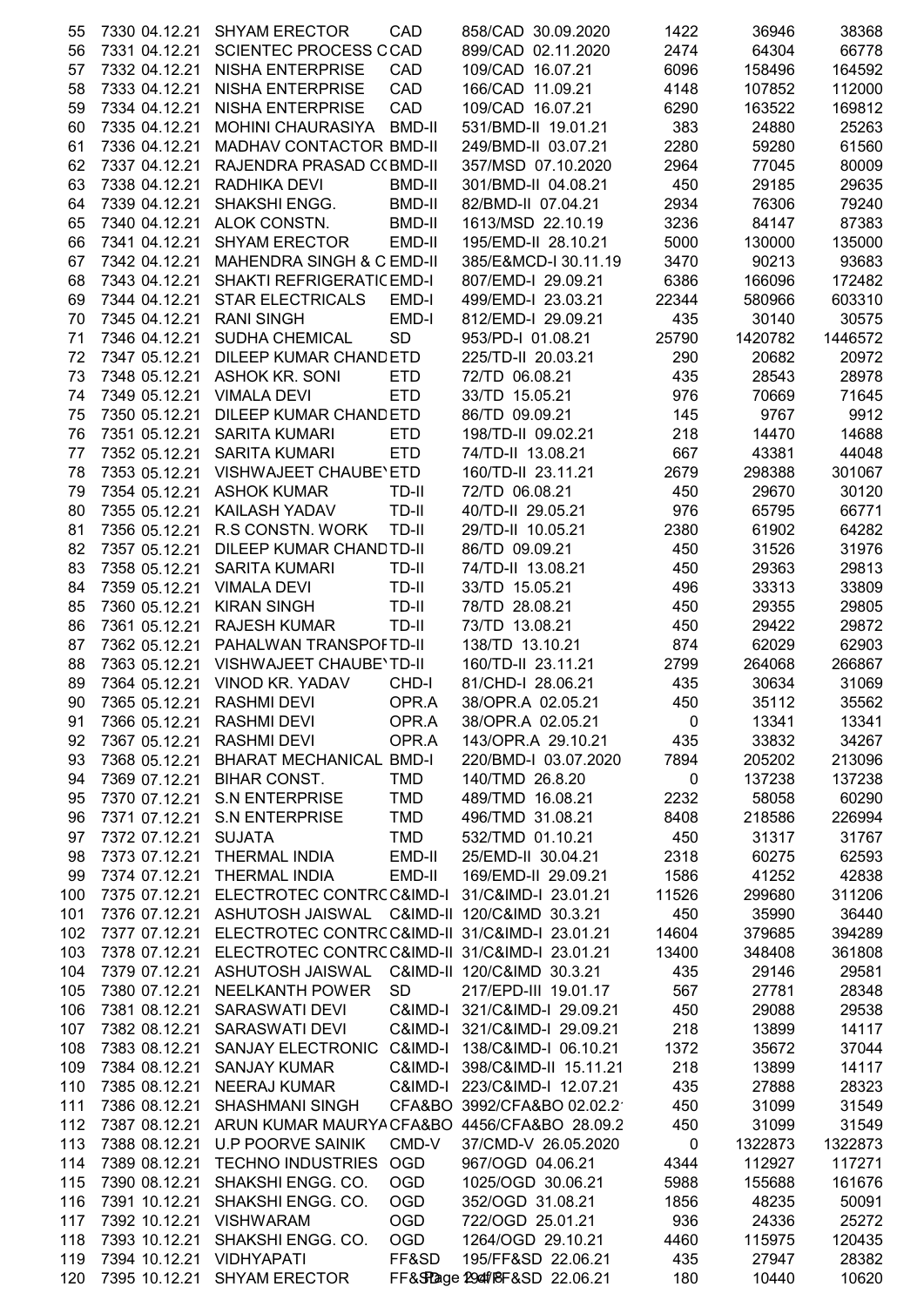| 121        | 7396 10.12.21                  | TECHNO ENGG.                                    | EMD-III                  | 119/E&MCD-VII 07.03.                                            | 0                | 811314         | 811314          |
|------------|--------------------------------|-------------------------------------------------|--------------------------|-----------------------------------------------------------------|------------------|----------------|-----------------|
| 122        | 7397 10.12.21                  | <b>OASIS TECHNO ENGIN EMD-III</b>               |                          | 157/EMD-III 01.04.21                                            | 0                | 135456         | 135456          |
| 123        | 7398 10.12.21                  | G.S CONSTN.                                     | BMD-II                   | 297/BMD-II 01.08.21                                             | 2746             | 71387          | 74133           |
| 124        | 7399 10.12.21                  | <b>G.S CONSTN.</b>                              | BMD-II                   | 297/BMD-II 01.08.21                                             | 2838             | 73764          | 76602           |
| 125        | 7400 10.12.21                  | MADHAV CONTACTOR BMD-II                         |                          | 1580/MSD 07.10.19                                               | 5804             | 150882         | 156686          |
| 126        | 7401 10.12.21                  | SANJAY ELECTRONIC C&IMD-II 138/C&IMD-I 06.10.21 |                          |                                                                 | 1372             | 35672          | 37044           |
| 127        | 7402 10.12.21                  | SINGH ENGG. SERVICE C&IMD-II                    |                          | 123/C&IMD-II 25.09.21                                           | 1608             | 41808          | 43416           |
| 128        | 7403 10.12.21                  | AKA LOGISTIC PVT. LTICHD-I                      |                          | 220/CHD-I 03.10.2020                                            | 388166           | 8636908        | 9025074         |
| 129        | 7404 13.12.21                  | NEERAJ CONSTN.                                  | EMD-II                   | 114/EMD-II 27.07.21                                             | 1142             | 59400          | 60542           |
| 130        | 7405 14.12.21                  | KONE ELEVATOR INDIFOGD                          |                          | 607/OGD 11.12.2020                                              | 6792             | 176592         | 183384          |
| 131        | 7406 14.12.21                  | <b>SANJU SINGH</b>                              | <b>OGD</b>               | 1118/OGD 18.08.21                                               | 450              | 29680          | 30130           |
| 132        | 7407 14.12.21                  | <b>RAKESH KR. DUBEY</b>                         | <b>OGD</b>               | 1017/OGD 18.08.21                                               | 450              | 31695          | 32145           |
| 133        | 7408 14.12.21                  | R.L ENGG.                                       | <b>OGD</b>               | 424/OGD 24.09.2020                                              | 3600             | 93600          | 97200           |
| 134        | 7409 14.12.21                  | POOJA SINGH                                     | <b>OGD</b>               | 1117/OGD 18.08.21                                               | 370              | 23837          | 24207           |
| 135        | 7410 14.12.21                  | KONE ELEVATOR INDIFOGD                          |                          | 07/OGD 07.11.21                                                 | 7066             | 183716         | 190782          |
| 136        | 7411 14.12.21                  | SHALIMAR DECORATO OGD                           |                          | 1024/OGD 30.06.21                                               | 3422             | 88956          | 92378           |
| 137        | 7412 14.12.21                  | SHAKSHI ENGG.<br><b>MANJU DEVI</b>              | <b>OGD</b>               | 1025/OGD 30.06.21                                               | 5988             | 155688         | 161676<br>29328 |
| 138<br>139 | 7413 14.12.21<br>7414 14.12.21 | <b>MANJU DEVI</b>                               | <b>AHD</b><br><b>AHD</b> | 72/AHD 15.02.21<br>346/AHD 02.08.21                             | 450<br>856       | 28878<br>55312 | 56168           |
| 140        | 7415 14.12.21                  | <b>MANJU DEVI</b>                               | AHD                      | 346/AHD 02.08.21                                                | 450              | 29141          | 29591           |
| 141        | 7416 14.12.21                  | ANAND MOHAN YADAV AHD                           |                          | 293/AHD 30.06.21                                                | 435              | 30674          | 31109           |
| 142        | 7417 15.12.21                  | <b>NET CASCADE AUTOM C&amp;IMD-I</b>            |                          | 323/C&IMD-I 29.09.21                                            | 4120             | 107120         | 111240          |
| 143        | 7418 15.12.21                  | ELECTROTEC CONTRC C&IMD-I                       |                          | 303/C&IMD-III 29.01.2                                           | 7210             | 187475         | 194685          |
| 144        | 7419 15.12.21                  | <b>NISHA ENTERPRISE</b>                         | CAD                      | 210/CAD 30.10.21                                                | 2072             | 53883          | 55955           |
| 145        | 7420 15.12.21                  | <b>SHYAM ERECTOR</b>                            | CAD                      | 213/CAD 01.11.21                                                | 1431             | 37189          | 38620           |
| 146        | 7421 15.12.21                  | CHHABI ELECTRICAL PEMD-I                        |                          | 335/EMD-I 19.12.2020                                            | 1476             | 85620          | 87096           |
| 147        | 7422 15.12.21                  | <b>UMASHANKAR</b>                               | OPR.B                    | 1017/OPR.B 28.10.21                                             | 435              | 34654          | 35089           |
| 148        | 7423 15.12.21                  | <b>OM PRAKASH</b>                               | <b>AHD</b>               | 629/AHD 19.11.2020                                              | $\boldsymbol{0}$ | 1813           | 1813            |
| 149        | 7424 15.12.21                  | <b>OM PRAKASH</b>                               | <b>AHD</b>               | 178/AHD 05.05.21                                                | $\boldsymbol{0}$ | 825            | 825             |
| 150        | 7425 15.12.21                  | YOGENDRA YADAV                                  | <b>SD</b>                | 639/PD-III 08.10.21                                             | 348              | 24636          | 24984           |
| 151        | 7426 15.12.21                  | YOGENDRA YADAV                                  | <b>SD</b>                | 639/PD-III 08.10.21                                             | 435              | 30161          | 30596           |
| 152        | 7427 15.12.21                  | <b>BHOLA PRASAD</b>                             | <b>SD</b>                | 981/PD-I 17.08.21                                               | 450              | 28957          | 29407           |
| 153        | 7428 15.12.21                  | <b>BHOLA PRASAD</b>                             | <b>SD</b>                | 981/PD-I 17.08.21                                               | 435              | 28484          | 28919           |
| 154        | 7429 15.12.21                  | <b>VARUN KUMAR SINGH SD</b>                     |                          | 33/SD 06.05.21                                                  | 450              | 31255          | 31705           |
| 155        | 7430 15.12.21                  | VARUN KUMAR SINGH SD                            |                          | 33/SD 06.05.21                                                  | 160              | 11703          | 11863           |
| 156        | 7431 15.12.21                  | <b>VARUN KUMAR SINGH SD</b>                     |                          | 235/SD 09.11.21                                                 | 276              | 18964          | 19240           |
| 157        | 7432 15.12.21                  | <b>SUSHILA DEVI</b>                             | SD                       | 188/SD 30.09.21                                                 | 450              | 31312          | 31762           |
| 158        | 7433 15.12.21                  | <b>SUSHILA DEVI</b>                             | <b>SD</b>                | 188/SD 30.09.21                                                 | 435              | 30300          | 30735           |
| 159        | 7434 15.12.21                  | YOGENDRA YADAV                                  | <b>SD</b>                | 437/PD-III 07.07.21                                             | 0                | 6669           | 6669            |
| 160        | 7435 15.12.21                  | YOGENDRA YADAV                                  | <b>SD</b>                | 275/PD-III 07.04.21                                             | 0                | 6597           | 6597            |
| 161        | 7436 15.12.21                  | <b>SUSHILA DEVI</b>                             | <b>SD</b>                | 01/PD 01.04.21                                                  | 0                | 13121          | 13121           |
| 162        | 7437 15.12.21                  | <b>BHOLA PRASAD</b>                             | <b>SD</b>                | 734/PD-I 23.02.21                                               | 0                | 13049          | 13049           |
| 163        | 7438 17.12.21                  | <b>ASHUTOSH JAISWAL</b>                         |                          | C&IMD-II 492/C&IMD-I 24.03.21                                   | 0                | 12907          | 12907           |
| 164        | 7439 17.12.21                  | <b>IMPERIAL GASES</b>                           | <b>SD</b>                | 835/PD-I 14.01.20                                               | 602              | 34916          | 35518           |
| 165        | 7440 17.12.21                  | <b>RAM NARESH</b>                               |                          | CMD-VIII 236/CMD-VIII 15.07.21                                  | 435              | 28575          | 29010           |
| 166        | 7441 17.12.21                  | <b>SCIENTEC PROCESS CFF&amp;SD</b>              |                          | 230/FF&SD 23.07.21                                              | 2538             | 65988          | 68526           |
| 167        | 7442 17.12.21                  | RAJDHANI ENGG.                                  | CAD                      | 803/CAD 31.07.2020                                              | 2200             | 57189          | 59389           |
| 168        | 7443 18.02.21                  | MADHAV CONTACTOR BMD-II                         |                          | 1580/MSD 07.10.19                                               | 5616             | 146016         | 151632          |
| 169        | 7444 18.02.21                  | SURYA CONSTN.                                   | <b>BMD-II</b>            | 1678/BMD-II 23.11.19                                            | 5546             | 144196         | 149742          |
| 170        | 7445 18.02.21                  | RADHIKA DEVI                                    | <b>BMD-II</b>            | 301/BMD-II 04.08.21                                             | 435              | 28507          | 28942           |
| 171        | 7446 18.02.21                  | ALOK CONSTN.                                    | <b>BMD-II</b>            | 1613/BMD-II 22.10.19                                            | 3132             | 81432          | 84564           |
| 172        | 7447 18.02.21                  | <b>MOHINI CHAURASIYA</b>                        | BMD-II                   | 531/BMD-II 19.01.21                                             | 371              | 24345          | 24716           |
| 173        | 7448 18.02.21                  | G.S CONSTN.                                     | <b>BMD-II</b>            | 297/BMD-II 01.08.21                                             | 2746             | 71387          | 74133           |
| 174        | 7449 18.02.21                  | SANJAY ELECTRONIC                               |                          | C&IMD-II 138/C&IMD-I 06.10.21                                   | 1372             | 35672          | 37044           |
| 175        | 7450 18.02.21                  | G.K.P CONSTN.                                   |                          | C&IMD-II 297/C&IMD-I 08.09.21                                   | 1676             | 43598          | 45274           |
| 176        | 7451 18.02.21                  | <b>SANJAY ELECTRONIC</b>                        |                          | C&IMD-II 138/C&IMD-I 06.10.21                                   | 1372             | 35672          | 37044           |
| 177<br>178 | 7452 18.02.21<br>7453 18.02.21 | <b>SARASWATI DEVI</b><br><b>ANJANI KUMAR</b>    |                          | C&IMD-II 321/C&IMD-I 29.09.21<br>CMD-VIII 205/CMD-VIII 15.05.21 | 0<br>222         | 3336<br>15745  | 3336<br>15967   |
|            | 7454 21.12.21                  | <b>MUKHTAR ANSARI</b>                           | CHD-II                   | 178/CHD-II 20.11.21                                             |                  | 24342          | 24713           |
| 179<br>180 | 7455 21.12.21                  | TEJ PRAKASH YADAV                               | OPR.D                    | 1065/OPR.D 29.05.21                                             | 371<br>435       | 34587          | 35022           |
| 181        | 7456 21.12.21                  | <b>VANSHIKA ITLAM</b>                           | EMD-I                    | 616/EMD-I 31.05.21                                              | 783              | 41500          | 42283           |
| 182        | 7457 21.12.21                  | <b>NISHA ENTERPRISE</b>                         | CAD                      | 166/CAD 11.09.21                                                | 3674             | 95527          | 99201           |
| 183        | 7458 21.12.21                  | <b>NISHA ENTERPRISE</b>                         | CAD                      | 166/CAD 11.09.21                                                | 3556             | 92445          | 96001           |
| 184        | 7459 22.12.21                  | OASIS TECHNO ENGIN EMD-III                      |                          | 208/EMD-III 04.05.21                                            | 27092            | 772098         | 799190          |
| 185        | 7460 22.12.21                  | <b>SHIV POOJAN</b>                              |                          | E&MCD-II 163/EMD-II 28.09.21<br>Page 3 of 8                     | 435              | 27969          | 28404           |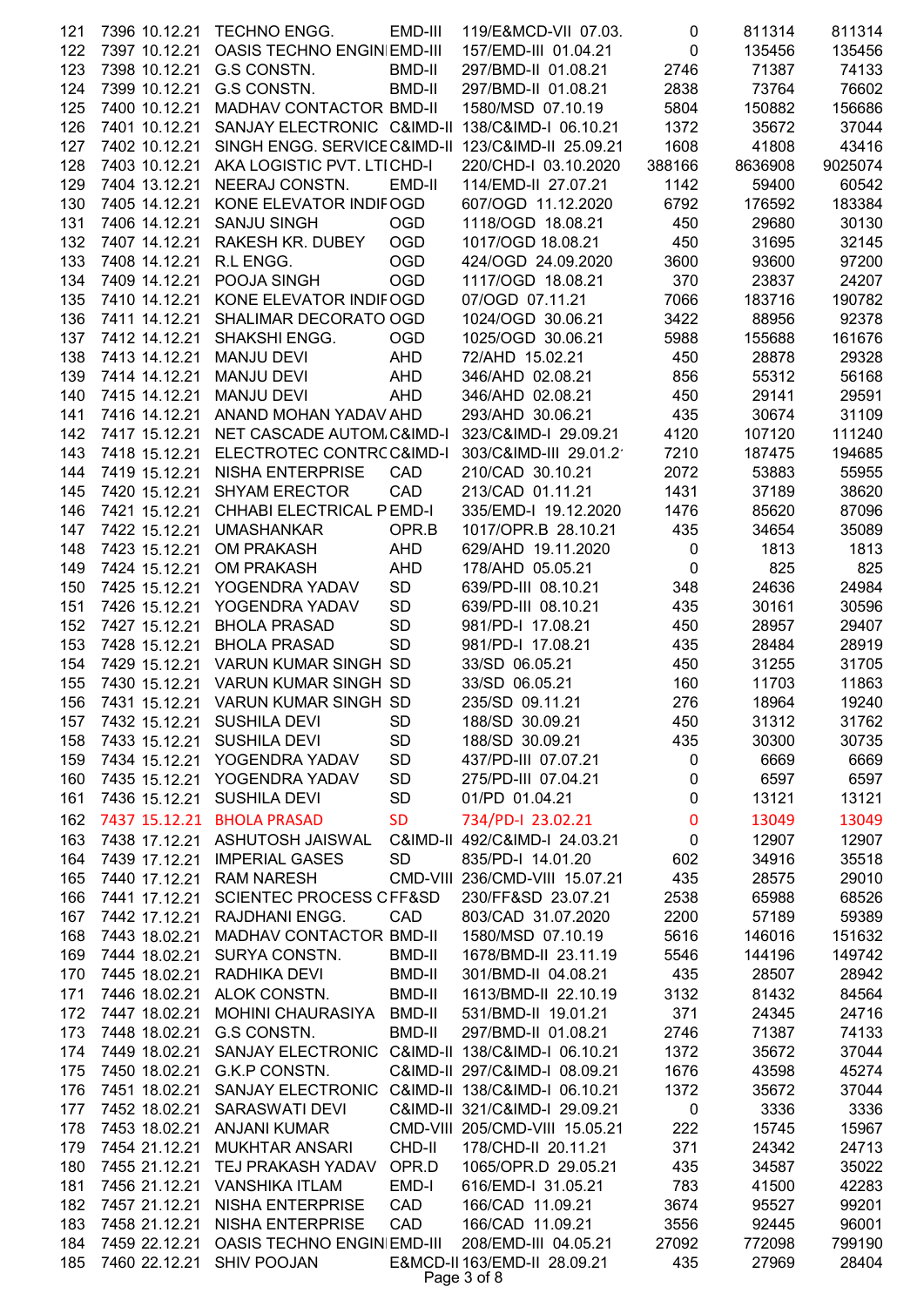| 186        | 7461 22.12.21             | <b>SHIV POOJAN</b>                                               |              | E&MCD-II 107/E&MCD-II 28.09.2               | $\mathbf 0$  | 13197          | 13197          |
|------------|---------------------------|------------------------------------------------------------------|--------------|---------------------------------------------|--------------|----------------|----------------|
| 187        | 7462 23.12.21             | KARM SALES & SERVICEMD-I                                         |              | 407/EMD-I 01.02.21                          | 488          | 25864          | 26352          |
| 188        | 7463 23.12.21             | ARVIND KR. SHARMA                                                | EMD-III      | 387/EMD-III 29.09.21                        | 435          | 28933          | 29368          |
| 189        | 7464 23.12.21             | <b>SUSHILA DEVI</b>                                              | OPR.C        | 116/OPR.C 28.09.21                          | 435          | 34842          | 35277          |
| 190        | 7465 23.12.21             | <b>URMILA</b>                                                    | <b>BMD-I</b> | 672/BMD-I 15.06.21                          | 435          | 28286          | 28721          |
| 191        | 7466 23.12.21             | SHAKSHI ENGG. CO.                                                | <b>BMD-I</b> | 120/E&MCD-I 24.04.20                        | 2816         | 73218          | 76034          |
| 192        | 7467 23.12.21             | MAHENDRA SINGH & C BMD-I                                         |              | 385/E&MCD-I 30.11.19                        | 3294         | 85670          | 88964          |
| 193        | 7468 23.12.21             | <b>DURGA ELECTRIC</b>                                            | EMD-I        | 862/EMD-I 20.11.21                          | 3152         | 81952          | 85104          |
| 194        | 7469 23.12.21             | <b>S.K ENTERPRISE</b>                                            | EMD-I        | 567/EMD-I 21.04.21                          | 948          | 24668          | 25616          |
| 195        | 7470 23.12.21             | G.K.P CONSTN.                                                    | EMD-I        | 747/EMD-I 27.08.21                          | 3008         | 78224          | 81232          |
| 196        | 7471 23.12.21             | <b>THERMAL INDIA</b>                                             | EMD-I        | 813/EMD-I 29.09.21                          | 1168         | 30346          | 31514          |
| 197        | 7472 23.12.21             | SUPERTECH ENGINEEI C&IMD-IV 961/C&IMD-IV 16.04.2                 |              |                                             | 4944         | 140904         | 145848         |
| 198        | 7473 23.12.21             | <b>S.N ENTERPRISE</b>                                            | <b>TMD</b>   | 496/TMD 31.08.21                            | 8136         | 211536         | 219672         |
| 199        | 7474 23.12.21             | <b>S.N ENTERPRISE</b>                                            | TMD          | 489/TMD 16.08.21                            | 2232         | 58058          | 60290          |
| 200        | 7475 27.12.21             | MADHU CONSTN.                                                    | EMD-II       | 07/EMD-II 13.04.21                          | 1234         | 32104          | 33338          |
| 201        | 7476 27.12.21             | <b>SUSHILA DEVI</b>                                              | OPR.C        | 182/OPR.C 30.09.20                          | 0            | 10949          | 10949          |
| 202        | 7477 27.12.21             | <b>SUSHILA DEVI</b>                                              | <b>TMD</b>   | 532/TMD 01.10.21                            | 435          | 28372          | 28807          |
| 203        | 7478 27.12.21             | NEW ENGG.CO.                                                     |              | CMD-VII 07/CMD-VII 03.04.21                 | 1602         | 41646          | 43248          |
| 204        | 7479 27.12.21             | JAIKAR TECHNO PVT. E&MCD-I) 463/E&MCD-IX 20.12.                  |              |                                             | 0            | 7562           | 7562           |
| 205        | 7480 27.12.21             | NET CASCADE AUTOMAT C&IMD-I 323/C&IMD-I 29.09.21                 |              |                                             | 2880         | 82080          | 84960          |
| 206        |                           | 7481 27.12.21 NEERAJ KUMAR                                       |              | C&IMD-I 223/C&IMD-I 12.07.21                | 450          | 28894          | 29344          |
|            |                           |                                                                  |              | <b>TOTAL</b>                                | 764680       | 23429392       | 24194072       |
|            |                           |                                                                  |              |                                             |              |                |                |
|            |                           | <b>TOTAL PENDING LIABILITIES 31.12.2021</b>                      |              |                                             | 1235151      | 34762847       | 35997998       |
|            | <b>SL.NO PR.NO DATE</b>   | <b>NAME OF FIRM</b>                                              | DIV.         | LOI                                         | <b>TAXES</b> | <b>NET</b>     | <b>GROSS</b>   |
| 207        | 7482 01.01.22             | HBL POWER SYSTEM                                                 | EMD-I        | 355/EMD-I 31.12.20                          | 1080         | 62640          | 63720          |
| 208        | 7483 01.01.22             | <b>GRASIM INDUSTRIES</b>                                         | <b>SD</b>    | 885/PD-I 12.10.21                           | 10298        | 597305         | 607603         |
| 209        | 7484 01.01.22             | <b>RNS AUTOMATION</b>                                            | <b>SD</b>    | 942/PD-I 01.12.21                           | 7674         | 443614         | 451288         |
| 210        | 7485 01.01.22             | ARUN KUMAR MAURYA CFA&BO 3992/CFA&BO 02.02.2                     |              |                                             | 450          | 31099          | 31549          |
| 211        | 7486 01.01.22             | SHESHMANI SINGH                                                  |              | CFA&BO 4456/CFA&BO 28.09.2                  | 450          | 31099          | 31549          |
| 212        |                           | 7487 01.01.22 G.K.P CONSTN.                                      |              | C&IMD-III 297/C&IMD-I 08.09.21              | 1676         | 43598          | 45274          |
| 213        |                           | 7488 01.01.22 G.K.P CONSTN.                                      |              | C&IMD-II 297/C&IMD-I 08.09.21               | 1676         | 43598          | 45274          |
| 214        | 7489 04.01.22             | MRP CORPN.                                                       | <b>SD</b>    | 981/PD-I 27.12.21                           | 10040        | 582320         | 592360         |
| 215        |                           | 7490 04.01.22 GRASIM INDUSTRIES                                  | <b>SD</b>    | 586/PD-I 24.12.21                           | 33630        | 1950540        | 1984170        |
| 216        |                           | 7491 04.01.22 GRASIM INDUSTRIES                                  | <b>SD</b>    | 884/PD-I 24.12.21                           | 14300        | 829400         | 843700         |
|            |                           | 217 7492 04.01.22 B ROSHAN LAL PVT. SD                           |              | 992/PD-I 30.12.21                           | 72900        | 4228200        | 4301100        |
| 218        |                           | 7493 04.01.22 EXALATION SERVICES BMD-II                          |              | 332/BMD-II 25.08.21                         | 108          | 6264           | 6372           |
| 219        |                           | 7494 06.01.22 SINGH ENGG. SERVICE C&IMD-II 123/C&IMD-II 25.09.21 |              |                                             | 1608         | 41808          | 43416          |
| 220        |                           | 7495 10.01.22 ELECTROTEC CONTRC C&IMD-I 31/C&IMD-I 23.01.21      |              |                                             | 10820        | 281299         | 292119         |
| 221        |                           | 7496 10.01.22 ELECTROTEC CONTRC C&IMD-I                          |              | 303/C&IMD-III 29.01.2                       | 7260         | 188734         | 195994         |
| 222        |                           | 7497 10.01.22 NEERAJ KUMAR                                       | C&IMD-I      | 223/C&IMD-I 12.07.21                        | 450          | 28525          | 28975          |
| 223        |                           | 7498 10.01.22 SANJAY KUMAR                                       | C&IMD-I      | 398/C&IMD-II 15.11.21                       | 450          | 28525          | 28975          |
| 224        |                           | 7499 10.01.22 SHYAM ERECTOR                                      | EMD-II       | 198/EMD-II 28.10.21                         | 5000         | 130000         | 135000         |
| 225        |                           | 7500 10.01.22 ANAND MOHAN YADAV AHD                              |              | 293/AHD 30.06.21                            | 450          | 28025          | 28475          |
| 226        |                           | 7501 10.01.22 MOHINI CHAURASIYA BMD-II                           |              | 531/BMD-II 19.01.21                         | 383          | 24421          | 24804          |
| 227        |                           | 7502 11.01.22 SUSHILA DEVI                                       | OPR.C        | 116/OPR.C 28.09.21                          | 450          | 34433          | 34883          |
| 228        |                           | 7503 11.01.22 UMASHANKAR                                         | OPR.B        | 1017/OPR.B 28.10.21                         | 450          | 34491          | 34941          |
| 229        |                           | 7504 11.01.22 STAR ELECTRICALS                                   | EMD-I        | 499/EMD-I 23.03.21                          | 22344        | 580966         | 603310         |
| 230        |                           | 7505 11.01.22 SHAKTI REFRIGERATIC EMD-I                          |              | 807/EMD-I 29.09.21                          | 6386         | 166036         | 172422         |
| 231        |                           | 7506 11.01.22 SHAKTI REFRIGERATIC EMD-I                          |              | 241/EMD-I 20.10.20                          | $\mathbf 0$  | 186000         | 186000         |
| 232        | 7507 11.01.22 RANI SINGH  |                                                                  | EMD-I        | 515/EMD-I 27.03.21                          | $\pmb{0}$    | 13269          | 13269          |
| 233        |                           | 7508 11.01.22 SHAKSHI ENGG.                                      | <b>OGD</b>   | 1025/OGD 30.06.21                           | 6188         | 160877         | 167065         |
| 234        |                           | 7509 11.01.22 SHALIMAR DECORATO OGD                              |              | 1024/OGD 30.06.21                           | 3544         | 92146          | 95690          |
| 235        |                           | 7510 11.01.22 CSIR-INDIAN INSTITUTIOGD                           |              | 435/OGD 26.11.20                            | 0            | 215114         | 215114         |
| 236        |                           | 7511 11.01.22 TECHNO INDUSTRIES OGD                              |              | 967/OGD 04.06.21                            | 2172         | 56463          | 58635          |
| 237        |                           | 7512 11.01.22 SANJU SINGH                                        | <b>OGD</b>   | 1118/OGD 18.08.21                           | 435          | 27954          | 28389          |
| 238        |                           | 7513 11.01.22 RAKESH KR. DUBEY                                   | <b>OGD</b>   | 1017/OGD 18.08.21                           | 435          | 30177          | 30612          |
| 239        |                           | 7514 11.01.22 SHIVA CONSTRUCTION OGD                             |              | 30/OGD 04.12.21                             | 3832         | 99621          | 103453         |
|            |                           |                                                                  |              | 1117/OGD 18.08.21                           |              |                | 24781          |
| 240        |                           | 7515 11.01.22 POOJA SINGH                                        | <b>OGD</b>   |                                             | 383          | 24398          |                |
| 241        |                           | 7516 11.01.22 TECHNO INDUSTRIES OGD                              |              | 967/OGD 04.06.21                            | 2172         | 56464          | 58636          |
| 242        |                           | 7517 11.01.22 SHAKSHI ENGG. CO.                                  | <b>OGD</b>   | 1264/OGD 29.10.21                           | 5172         | 134475         | 139647         |
| 243        | 7518 11.01.22 VISHWARAM   |                                                                  | <b>OGD</b>   | 722/OGD 25.01.21                            | 968          | 25146          | 26114          |
| 244        |                           | 7519 11.01.22 R.S CONSTN. WORK                                   | TD-II        | 29/TD-II 10.05.21                           | 2304         | 59904          | 62208          |
| 245<br>246 | 7520 11.01.22 KIRAN SINGH | 7521 11.01.22 ASHOK KR. SONI                                     | TD-II        | 78/TD 28.08.21<br>TD-IIPage 726 TD 06.08.21 | 1548<br>435  | 28335<br>28124 | 29883<br>28559 |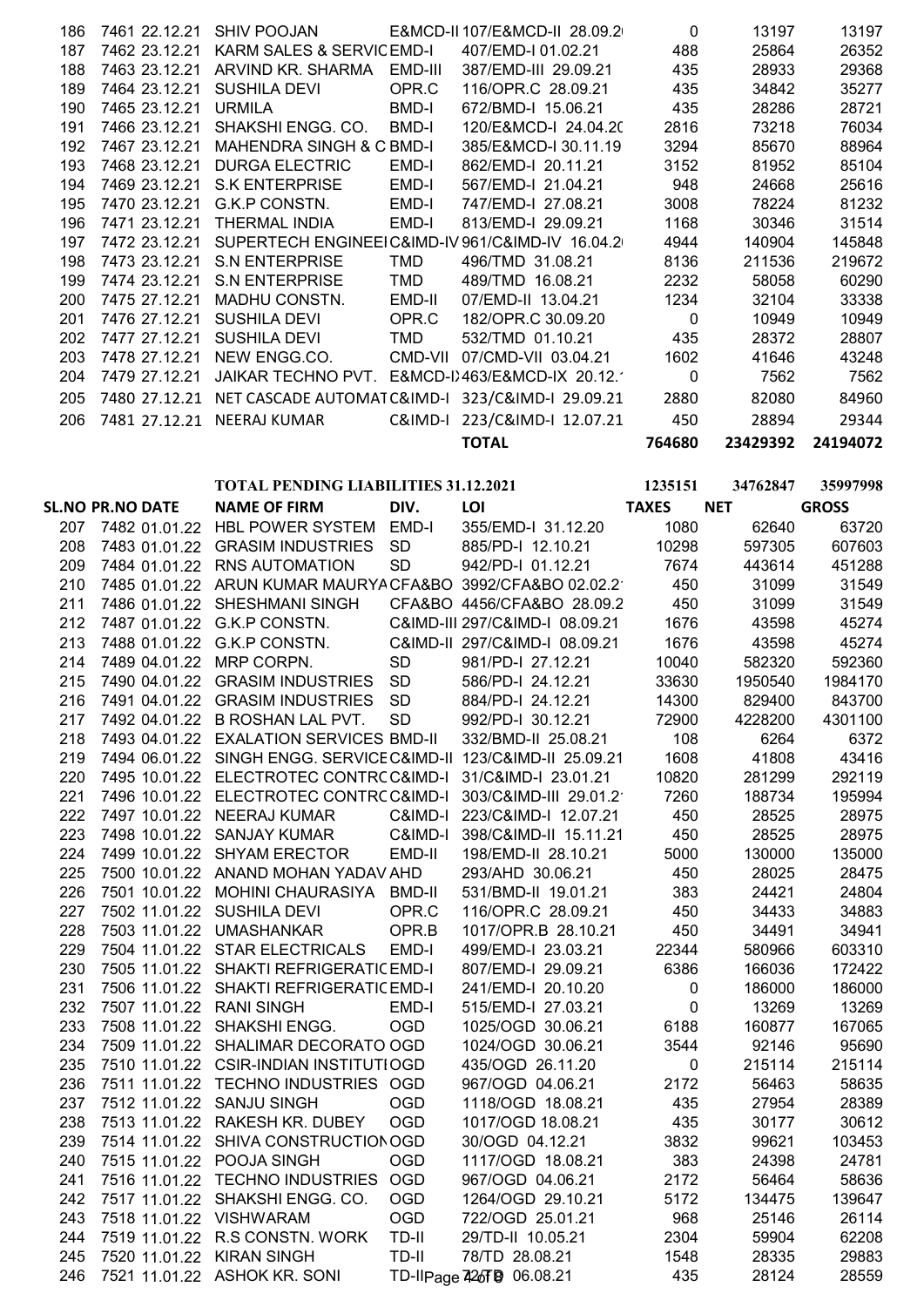| 247        |                                | 7522 11.01.22 DILEEP KUMAR CHAND TD-II                            |                  | 86/TD 09.09.21                             | 435         | 30178          | 30613          |
|------------|--------------------------------|-------------------------------------------------------------------|------------------|--------------------------------------------|-------------|----------------|----------------|
| 248        | 7523 11.01.22                  | <b>SARITA KUMARI</b>                                              | TD-II            | 74/TD-II 13.08.21                          | 435         | 28338          | 28773          |
| 249        | 7524 11.01.22                  | <b>KAILASH YADAV</b>                                              | TD-II            | 40/TD-II 29.05.21                          | 480         | 32151          | 32631          |
| 250        | 7525 11.01.22                  | <b>VIMALA DEVI</b>                                                | TD-II            | 135/TD-II 12.11.21                         | 288         | 18637          | 18925          |
| 251        | 7526 11.01.22                  | <b>VIMALA DEVI</b>                                                | TD-II            | 33/TD-II 15.05.21                          | 224         | 21120          | 21344          |
| 252        | 7527 11.01.22                  | <b>SUNITA</b>                                                     | TD-II            | 75/TD-II 13.08.21                          | 885         | 56843          | 57728          |
| 253        | 7528 11.01.22                  | <b>RAJESH KUMAR</b>                                               | TD-II            | 73/TD 13.08.21                             | 435         | 28338          | 28773          |
| 254        | 7529 11.01.22                  | PAHALWAN TRANSPOF TD-II                                           |                  | 138/TD 13.10.21                            | 846         | 39946          | 40792          |
| 255        | 7530 11.01.22                  | VISHWAJEET CHAUBE'TD-II                                           |                  | 160/TD-II 23.11.21                         | 2679        | 247007         | 249686         |
| 256        | 7531 11.01.22                  | MUKHTAR ANSARI                                                    | CHD-II           | 178/CHD-II 20.11.21                        | 383         | 24414          | 24797          |
| 257        |                                | 7532 11.01.22 CHANDRESH KUMAR                                     | CHD-II           | 134/CHD-II 04.08.21                        | 885         | 65715          | 66600          |
| 258        |                                | 7533 11.01.22 VINOD KR. YADAV                                     | CHD-II           | 261/CHD-I 28.06.21                         | 450         | 31239          | 31689          |
| 259        |                                | 7534 11.01.22 DURGA ELECTRIC                                      | EMD-I            | 862/EMD-I 20.11.21                         | 3152        | 81952          | 85104          |
| 260        |                                | 7535 11.01.22 G.K.P CONSTN.                                       | EMD-I            | 747/EMD-I 27.08.21                         | 3008        | 78224          | 81232          |
| 261        | 7536 11.01.22                  | <b>THERMAL INDIA</b>                                              | EMD-I            | 813/EMD-I 29.09.21                         | 1206        | 31335          | 32541          |
| 262<br>263 | 7537 12.01.22<br>7538 12.01.22 | <b>SHIV POOJAN</b><br><b>THERMAL INDIA</b>                        | EMD-II<br>EMD-II | 163/EMD-II 28.09.21<br>169/EMD-II 29.09.21 | 459<br>1648 | 28584<br>42842 | 29043<br>44490 |
| 264        | 7539 12.01.22                  | <b>THERMAL INDIA</b>                                              | EMD-II           | 451/EMD-II 30.04.21                        | 2542        | 66091          | 68633          |
| 265        | 7540 12.01.22                  | THE BALAJI ORGANIC                                                | <b>SD</b>        | 886/PD-I 12.10.21                          | 0           | 284852         | 284852         |
| 266        | 7541 12.01.22                  | <b>GRASIM INDUSTRIES</b>                                          | <b>SD</b>        | 885/PD-I 12.10.21                          | 6850        | 397299         | 404149         |
| 267        | 7542 12.01.22                  | <b>GRASIM INDUSTRIES</b>                                          | <b>SD</b>        | 885/PD-I 12.10.21                          | 7846        | 455069         | 462915         |
| 268        | 7543 12.01.22                  | SHALIMAR DECORATO SD                                              |                  | 1405/SD 19.06.21                           | 2568        | 66755          | 69323          |
| 269        | 7544 12.01.22                  | SHALIMAR DECORATO SD                                              |                  | 1405/SD 19.06.21                           | 2336        | 60712          | 63048          |
| 270        | 7545 12.01.22                  | SHALIMAR DECORATO SD                                              |                  | 1405/SD 19.06.21                           | 2324        | 60446          | 62770          |
| 271        | 7546 12.01.22                  | SHAKSHI ENGG. CO.                                                 | <b>BMD-II</b>    | 82/BMD-II 07.04.21                         | 2928        | 76148          | 79076          |
| 272        | 7547 12.01.22                  | RAJENDRA PRASAD C(BMD-II                                          |                  | 406/BMD-II 07.10.21                        | 2408        | 62595          | 65003          |
| 273        | 7548 12.01.22                  | SURYA CONSTN.                                                     | <b>BMD-II</b>    | 1678/BMD-II 23.11.19                       | 5640        | 146640         | 152280         |
| 274        |                                | 7549 12.01.22 ALOK CONSTN.                                        | <b>BMD-II</b>    | 1613/MSD 22.10.19                          | 3236        | 84147          | 87383          |
| 275        | 7550 12.01.22                  | VIDHYAPATI                                                        | FF&SD            | 195/FF&SD 22.06.21                         | 334         | 21432          | 21766          |
| 276        | 7551 12.01.22                  | VIDHYAPATI                                                        | FF&SD            | 359/FF&SD 22.12.21                         | 116         | 7121           | 7237           |
| 277        | 7552 12.01.22                  | <b>S.K ENTERPRISE</b>                                             | FF&SD            | 215/FF&SD 05.12.2020                       | 303         | 16061          | 16364          |
| 278        | 7553 14.01.22                  | TEJ PRAKASH YADAV                                                 | OPR.D            | 1065/OPR.D 29.05.21                        | 450         | 34486          | 34936          |
| 279        | 7554 14.01.22                  | <b>RASHMI DEVI</b>                                                | OPR.A            | 143/OPR.A 29.10.21                         | 450         | 34483          | 34933          |
| 280        | 7555 14.01.22                  | <b>SCIENTEC PROCESS CFF&amp;SD</b>                                |                  | 230/FF&SD 23.07.21                         | 2623        | 68187          | 70810          |
| 281        | 7556 14.01.22                  | VINOD KR. YADAV                                                   | CHD-I            | 05/CHD-I 10.01.22                          | 0           | 13342          | 13342          |
| 282        |                                | 7557 14.01.22 SANJAY ELECTRONIC C&IMD-II 138/C&IMD-I 06.10.21     |                  |                                            | 1372        | 35672          | 37044          |
| 283        |                                | 7558 14.01.22 ARVIND KR. SHARMA                                   | EMD-III          | 387/EMD-III 29.09.21                       | 450         | 28550          | 29000          |
| 284        |                                | 7559 14.01.22 S.N ENTERPRISE                                      | <b>TMD</b>       | 496/TMD 31.08.21                           | 8408        | 218586         | 226994         |
| 285        | 7560 14.01.22 R.P DOHARE       |                                                                   | <b>AHD</b>       | 498/AHD 20.11.21                           | 198         | 11473          | 11671          |
| 286        |                                | 7561 18.01.22 RANJANI CONSTRUCTION C&IMD-II 381/C&IMD-II 18.01.2. |                  |                                            | 1274        | 33104          | 34378          |
| 287        |                                | 7562 18.01.22 ELECTROTEC CONTROL C&IMD-II 31/C&IMD-I 23.01.21     |                  |                                            | 10288       | 267463         | 277751         |
| 288        |                                | 7563 18.01.22 ASHUTOSH JAISWAL                                    |                  | C&IMD-II 120/C&IMD-II 24.03.2.             | 450         | 31520          | 31970          |
| 289        |                                | 7564 18.01.22 SANJAY ELECTRONIC                                   |                  | C&IMD-II 138/C&IMD-I 06.10.21              | 1372        | 35672          | 37044          |
|            |                                |                                                                   |                  |                                            |             |                |                |
| 290        | 7565 18.01.22 G.K.P CONSTN.    |                                                                   |                  | C&IMD-II 297/C&IMD-I 08.09.21              | 1676        | 43598          | 45274          |
| 291        |                                | 7566 18.01.22 MACAWBER BEEKAY                                     | AHD              | 348/AHD 03.08.21                           | 99120       | 2537120        | 2636240        |
| 292        | 7567 18.01.22 RADHIKA DEVI     |                                                                   | BMD-II           | 301/BMD-II 04.08.21                        | 450         | 28599          | 29049          |
| 293        |                                | 7568 18.01.22 THERMAL INDIA                                       | BMD-I            | 241/BMD-I 20.07.2020                       | 754         | 19589          | 20343          |
| 294        |                                | 7569 18.01.22 THERMAL INDIA                                       | BMD-I            | 241/BMD-I 20.07.2020                       | 686         | 17862          | 18548          |
| 295        | 7570 18.01.22 PARWATI DEVI     |                                                                   | BMD-I            | 606/BMD-I 30.04.21                         | 435         | 31054          | 31489          |
| 296        | 7571 18.01.22 PARWATI DEVI     |                                                                   | BMD-I            | 606/BMD-I 30.04.21                         | 450         | 31277          | 31727          |
|            |                                |                                                                   |                  |                                            |             |                | 29027          |
| 297        | 7572 18.01.22 URMILA           |                                                                   | BMD-I            | 672/BMD-I 15.06.21                         | 450         | 28577          |                |
| 298        |                                | 7573 18.01.22 BHARAT MECHANICAL & BMD-I                           |                  | 220/BMD-I 03.07.2020                       | 8156        | 212042         | 220198         |
| 299        |                                | 7574 18.01.22 KONE ELEVATOR INDIA POGD                            |                  | 07/OGD 07.11.21                            | 7066        | 183716         | 190782         |
| 300        | 7575 18.01.22 IOCL             |                                                                   | SD.              | 840/PD-I 24.09.21                          | $\mathbf 0$ | 175442         | 175442         |
| 301        |                                | 7576 20.01.22 SHYAM ERECTOR                                       | FF&SD            | 247/FF&SD 04.08.21                         | 180         | 10440          | 10620          |
| 302        |                                | 7577 20.01.22 NISHA ENTERPRISE                                    | CAD              | 166/CAD 27.08.21                           | 3674        | 95527          | 99201          |
| 303        | 7578 20.01.22 DHANWATI         |                                                                   | CAD              | 70/CAD 29.06.21                            | 450         | 29068          | 29518          |
| 304        | 7579 20.01.22 DHANWATI         |                                                                   | CAD              | 70/CAD 29.06.21                            | 435         | 28548          | 28983          |
|            |                                |                                                                   |                  |                                            |             |                |                |
| 305        | 7580 20.01.22 DHANWATI         |                                                                   | CAD              | 70/CAD 29.06.21                            | 450         | 28568          | 29018          |
| 306        |                                | 7581 20.01.22 NISHA ENTERPRISE                                    | CAD              | 210/CAD 30.10.21                           | 2016        | 52402          | 54418          |
| 307        |                                | 7582 20.01.22 NISHA ENTERPRISE                                    | CAD              | 109/CAD 16.07.21                           | 6290        | 16522          | 22812          |
|            |                                |                                                                   |                  | Page 5 of 8                                |             |                |                |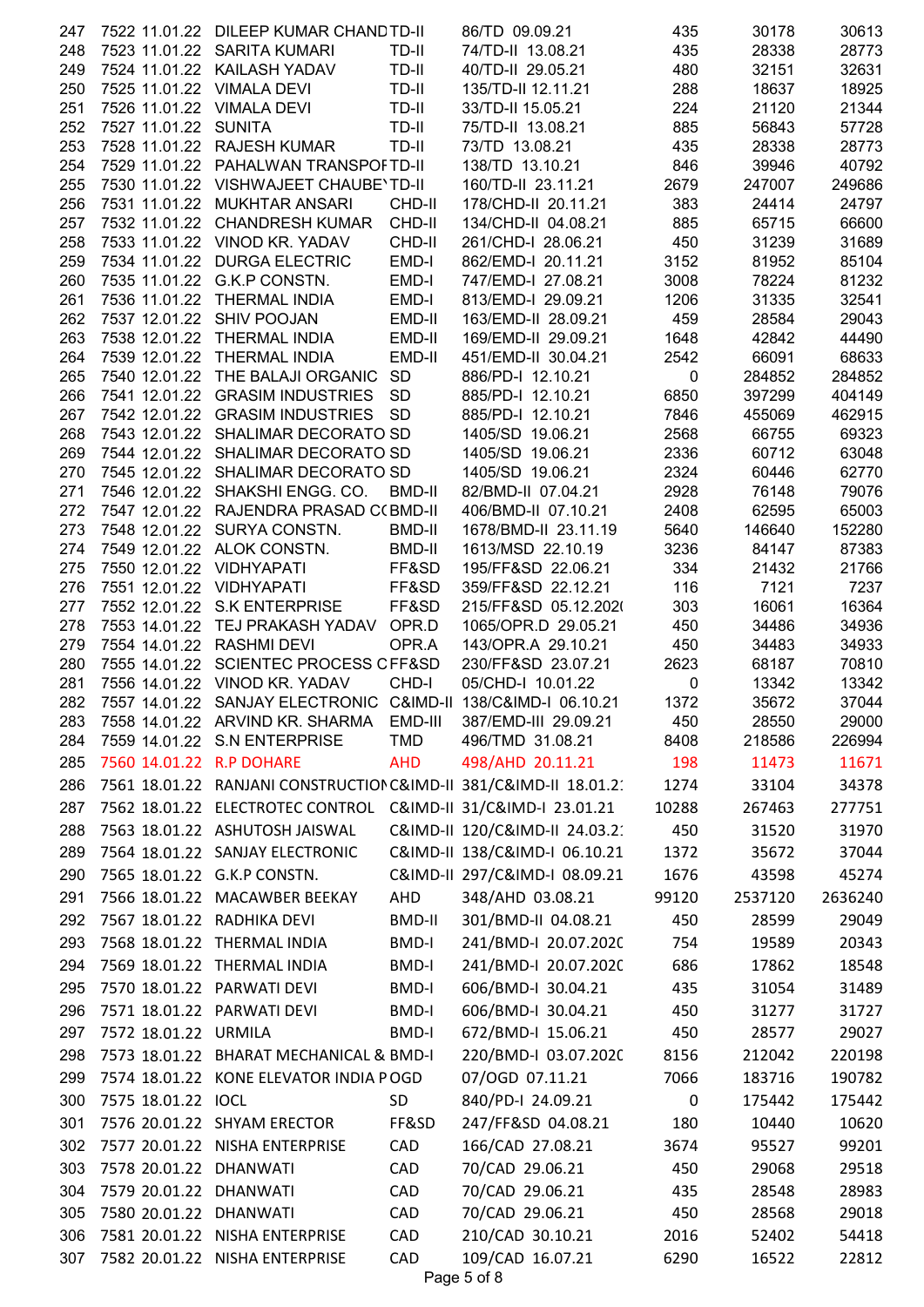| 308        |                            | 7583 20.01.22 NISHA ENTERPRISE                                                            | CAD           | 109/CAD 16.07.21                                            | 6096         | 158496         | 164592         |
|------------|----------------------------|-------------------------------------------------------------------------------------------|---------------|-------------------------------------------------------------|--------------|----------------|----------------|
| 309        |                            | 7584 22.01.22 MADHU CONSTN.                                                               | EMD-II        | 07/EMD-II 13.04.21                                          | 1235         | 32104          | 33339          |
| 310        |                            | 7585 22.01.22 RAJDHANI ENGG.                                                              | CAD           | 192/CAD 06.10.21                                            | 2870         | 74593          | 77463          |
| 311        |                            | 7586 22.01.22 RAJDHANI ENGG.                                                              | CAD           | 803/CAD 31.07.2020                                          | 10852        | 282135         | 292987         |
| 312        |                            | 7587 22.01.22 SHYAM ERECTOR                                                               | CAD           | 213/CAD 01.11.21                                            | 1478         | 38430          | 39908          |
| 313        |                            | 7588 22.01.22 SCIENTEC PROCESS CON CAD                                                    |               | 899/CAD 02.11.2020                                          | 2556         | 66446          | 69002          |
| 314        | 7589 22.01.22 ATLAS COPCO  |                                                                                           | CAD           | 57/CAD 17.06.21                                             | 2227         | 129165         | 131392         |
| 315        |                            | 7590 22.01.22 AJAY ENGG. WORK                                                             | SD            | 189/SD 16.05.20                                             | 0            | 9863           | 9863           |
| 316        |                            | 7591 22.01.22 AJAY ENGG. WORK                                                             | SD            | 474/SD 08.12.20                                             | 0            | 9837           | 9837           |
| 317        |                            | 7592 22.01.22 AJAY ENGG. WORK                                                             | SD            | 4021/O&MSD 20.04.20                                         | 0            | 67611          | 67611          |
| 318        |                            | 7593 22.01.22 AKA LOGISTIC PVT. LTD                                                       | CHD-I         | 220/CHD-I 03.10.2020                                        | 0            | 12130210       | 12130210       |
| 319        |                            | 7594 22.01.22 AKA LOGISTIC PVT. LTD                                                       | CHD-I         | 220/CHD-I 03.10.2020                                        | 97042        | 8580068        | 8677110        |
| 320        | 7595 22.01.22 RANI SINGH   |                                                                                           | <b>SD</b>     | 812/EMD-I 29.09.21                                          | 450          | 30747          | 31197          |
| 321        |                            | 7596 24.01.22 THERMAL CARE ENGINEESD                                                      |               | 95/EPD-III 28.01.20                                         | 0            | 70800          | 70800          |
| 322        |                            | 7597 24.01.22 SHARMA ENTERPRISE                                                           | SD            | 502/SD 07.10.20                                             | 90           | 5248           | 5338           |
| 323        |                            | 7598 24.01.22 SHARMA ENTERPRISE                                                           | <b>SD</b>     | 502/SD 07.10.20                                             | 101          | 5844           | 5945           |
| 324        |                            | 7599 24.01.22 VARUN KUMAR SINGH                                                           | SD            | 235/SD 09.11.21                                             | 450          | 30794          | 31244          |
| 325        | 7600 24.01.22 SUSHILA DEVI |                                                                                           | <b>SD</b>     | 188/SD 30.09.21                                             | 450          | 30743          | 31193          |
| 326        |                            | 7601 24.01.22 BHOLA PRASAD                                                                | <b>SD</b>     | 981/SD 17.08.21                                             | 450          | 28571          | 29021          |
| 327        | 7602 24.01.22 G.S CONSTN.  |                                                                                           | <b>BMD-II</b> | 297/BMD-II 01.08.21                                         | 2838         | 73766          | 76604          |
| 328        |                            | 7603 24.01.22 SURYA CONSTN.                                                               | <b>BMD-II</b> | 1678/BMD-II 23.11.19                                        | 5828         | 151528         | 157356         |
| 329        |                            | 7604 24.01.22 RAJENDRA PRASAD CON BMD-II                                                  |               | 406/BMD-II 07.10.21                                         | 1508         | 39196          | 40704          |
| 330        |                            | 7605 24.01.22 SHAKSHI ENGG. CO.                                                           | <b>BMD-II</b> | 82/BMD-II 07.04.21                                          | 3010         | 78265          | 81275          |
| 331        |                            | 7606 24.01.22 RAJENDRA PRASAD CON BMD-II                                                  |               | 357/BMD-II 07.10.202                                        | 0            | 32127          | 32127          |
| 332        |                            | 7607 24.01.22 MADHAV CONTACTOR & BMD-II                                                   |               | 158/MSD 07.10.19                                            | 5804         | 150882         | 156686         |
| 333        |                            | 7608 25.01.22 R.S CONSTN. WORK                                                            | TD-II         | 29/TD-II 10.05.21                                           | 2380         | 61902          | 64282          |
| 334        |                            | 7609 25.01.22 PAHALWAN TRANSPORT TD-II                                                    |               | 138/TD 13.10.21                                             | 875          | 50270          | 51145          |
| 335        | 7610 25.01.22 VIMALA DEVI  |                                                                                           | TD-II         | 135/TD-II 12.11.21                                          | 496          | 32862          | 33358          |
| 336        | 7611 25.01.22 KIRAN SINGH  |                                                                                           | TD-II         | 78/TD 28.08.21                                              | 450          | 28972          | 29422          |
| 337        |                            | 7612 25.01.22 DILEEP KUMAR CHANDR. TD-II                                                  |               | 86/TD 09.09.21                                              | 450          | 30815          | 31265          |
| 338        | 7613 25.01.22 VIMALA DEVI  |                                                                                           | TD-II         | 141/TD 27.11.21                                             | 560          | 37188          | 37748          |
| 339        |                            | 7614 25.01.22 RAJESH KUMAR                                                                | TD-II         | 73/TD 13.08.21                                              | 450          | 28972          | 29422          |
| 340        |                            | 7615 25.01.22 SARITA KUMARI                                                               | TD-II         | 74/TD-II 13.08.21                                           | 450          | 28975          | 29425          |
| 341        |                            | 7616 25.01.22 VEENUS ENGINEERING AHD                                                      |               | 450/AHD 08.10.21                                            | 98666        | 2565316        | 2663982        |
| 342        |                            | 7617 25.01.22 VEENUS ENGINEERING                                                          | AHD           | 450/AHD 08.10.21                                            | 98666        | 2565316        | 2663982        |
| 343        |                            | 7618 25.01.22 SANJOG PROFESSIONAL : CFA&BO                                                |               | 860/PD-I 05.06.21                                           | 8640         | 246240         | 254880         |
| 344        |                            | 7619 25.01.22 S.K ENTERPRISE                                                              | EMD-I         | 567/EMD-I 21.04.21                                          | 948          | 24668          | 25616          |
|            |                            |                                                                                           |               | <b>TOTAL</b>                                                | 815689       | 46739092       | 47554781       |
|            |                            | <b>TOTAL PENDING LIABILITIES 31.01.2022</b>                                               |               |                                                             | 2050840      | 81501939       | 83552779       |
|            |                            |                                                                                           |               |                                                             |              |                |                |
|            | <b>SL.NO PR.NO DATE</b>    | <b>NAME OF FIRM</b>                                                                       | DIV.          | LOI                                                         | <b>TAXES</b> | <b>NET</b>     | <b>GROSS</b>   |
| 345        | 7620 04.02.22 SUJATA       |                                                                                           | <b>TMD</b>    | 532/TMD 01.10.21                                            | 450          | 28577          | 29027          |
| 346        |                            | 7621 04.02.22 RAJENDRA PRASAD C(CMD-VII 221/CMD-VII 04.11.20)                             |               |                                                             | 2692         | 63285          | 65977          |
| 347        |                            | 7622 04.02.22 RAJENDRA PRASAD C(CFA&BO 221/CMD-VII 04.11.20)                              |               |                                                             | 2898         | 68127          | 71025          |
| 348<br>349 |                            | 7623 04.02.22 ARUN KUMAR MAURYA CMD-VII 3992/CFA&BO 02.02.2<br>7624 04.02.22 NEW ENGG.CO. |               | CMD-VII 07/CMD-VII 03.04.21                                 | 450<br>1634  | 31099<br>42464 | 31549<br>44098 |
| 350        |                            | 7625 04.02.22 NEW ENGG.CO.                                                                |               | CMD-VII 07/CMD-VII 03.04.21                                 | 1620         | 42120          | 43740          |
| 351        |                            | 7626 04.02.22 S.K ENGINEER                                                                |               | CMD-VII 337/CMD-VII 17.02.21                                | 1442         | 37487          | 38929          |
| 352        |                            | 7627 04.02.22 S.K ENGINEER                                                                |               | CMD-VII 337/CMD-VII 17.02.21                                | 2426         | 63058          | 65484          |
| 353        |                            | 7628 04.02.22 ANJANI KUMAR                                                                |               | CMD-VII 221/CMD-VII 04.11.20                                | 116          | 7365           | 7481           |
| 354        |                            | 7629 04.02.22 INNOTECH POWER SO CMD-VII 51/CMD-VII 26.06.2020                             |               |                                                             | 172          | 9113           | 9285           |
| 355        |                            | 7630 04.02.22 INNOTECH POWER SO CMD-VII 51/CMD-VII 26.06.2020                             |               |                                                             | 172          | 9113           | 9285           |
| 356<br>357 | 7632 04.02.22              | 7631 04.02.22 ANJANI KUMAR<br><b>MOTILAL</b>                                              |               | CMD-VII 40/CMD-VII 15.05.21<br>CMD-VII 158/CMD-VII 09.09.21 | 247<br>885   | 17703<br>56540 | 17950<br>57425 |
| 358        |                            | 7633 04.02.22 RAM NARESH                                                                  |               | CMD-VII 236/CMD-VIII 15.07.21                               | 450          | 28596          | 29046          |
| 359        |                            | 7634 04.02.22 RAM NARESH                                                                  |               | CMD-VII 236/CMD-VIII 15.07.21                               | 203          | 13343          | 13546          |
| 360        |                            | 7635 04.02.22 ANJANI KUMAR                                                                |               | CMD-VIII 298/CMD-VIII 16.11.21                              | 148          | 10124          | 10272          |
| 361        |                            | 7636 04.02.22 ANJANI KUMAR                                                                |               | CMD-VIII 298/CMD-VIII 16.11.21                              | 383          | 25638          | 26021          |

362 7637 04.02.22 NEERAJ KUMAR EMD**Plage 61ef BMD-II** 27.07.21 2284 59400 61684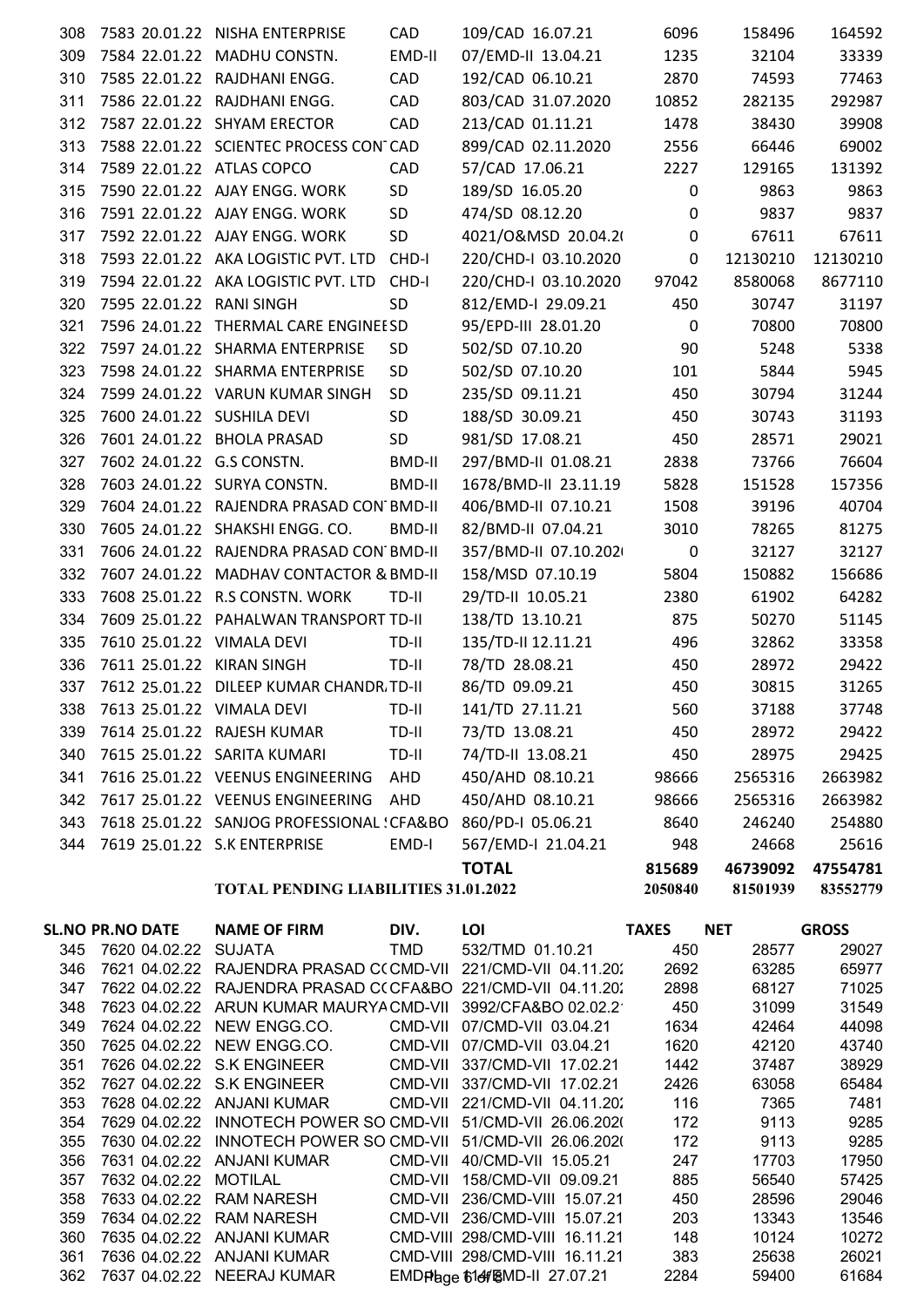| 363 |                           | 7638 04.02.22 SHYAM ERECTOR                                   | CAD           | 868/CAD 30.09.20               | 0         | 45499   | 45499   |
|-----|---------------------------|---------------------------------------------------------------|---------------|--------------------------------|-----------|---------|---------|
| 364 | 7639 04.02.22             | SINGH ENGG. SERVICE C&IMD-II 123/C&IMD-II 25.09.21            |               |                                | 1608      | 41808   | 43416   |
| 365 | 7640 04.02.22             | MARVEL ENGG. CO.                                              |               | C&IMD-II 139/C&IMD-II 11.10.21 | 880       | 46640   | 47520   |
| 366 | 7641 07.02.22             | NET CASCADE AUTOM C&IMD-I                                     |               | 185/C&IMD-III 28.09.20         | 1440      | 82080   | 83520   |
| 367 | 7642 07.02.22             | ELECTROTEC CONTRCC&IMD-I                                      |               | 303/C&IMD-III 29.01.2          | 7890      | 205114  | 213004  |
| 368 |                           | 7643 07.02.22 NEERAJ CONSTN.                                  | C&IMD-I       | 70/C&IMD-I 23.01.21            | 0         | 28032   | 28032   |
| 369 |                           | 7644 07.02.22 ELECTROTEC CONTRC C&IMD-I                       |               | 31/C&IMD-I 23.01.21            | 10682     | 277747  | 288429  |
| 370 | 7645 07.02.22             | <b>OM PRAKASH</b>                                             | AHD           | 355/AHD 06.08.21               | 371       | 25771   | 26142   |
| 371 | 7646 07.02.22             | <b>OM PRAKASH</b>                                             | AHD           | 355/AHD 06.08.21               | 309       | 21372   | 21681   |
| 372 | 7647 07.02.22             | RANJANI CONSTRUCTI C&IMD-II 381/C&IMD-II 18.01.21             |               |                                | 1274      | 33104   | 34378   |
| 373 |                           | 7648 07.02.22 RUBY CONSTN.                                    | <b>BMD-I</b>  | 801/E&MCD-I 20.11.18           | 0         | 49280   | 49280   |
| 374 |                           | 7649 07.02.22 SHAKSHI ENGG. CO.                               |               | E&MCD-I 120/E&MCD-I 24.04.20   | 1304      | 33888   | 35192   |
| 375 |                           | 7650 07.02.22 MAHENDRA SINGH & C E&MCD-I 385/E&MCD-I 30.11.19 |               |                                | 3435      | 89284   | 92719   |
| 376 |                           | 7651 08.02.22 VINOD KR. YADAV                                 | CHD-I         | 144/CHD-I 22.12.21             | 450       | 31015   | 31465   |
| 377 |                           | 7652 08.02.22 ASHUTOSH JAISWAL                                |               | C&IMD-II 120/C&IMD-II 24.03.21 | 450       | 31505   | 31955   |
| 378 |                           | 7653 08.02.22 QUICKWELL ENGG.                                 |               | C&IMD-IV 872/C&MCD-IV 11.02.2  | 0         | 31650   | 31650   |
| 379 | 7654 08.02.22             | VIDHYAPATI                                                    | FF&SD         | 231/FF&SD 21.12.20             | 0         | 13195   | 13195   |
| 380 | 7655 08.02.22             | <b>VIDHYAPATI</b>                                             | FF&SD         | 359/FF&SD 22.12.21             | 450       | 28579   | 29029   |
| 381 | 7656 08.02.22             | <b>S.K ENTERPRISE</b>                                         | FF&SD         | 215/FF&SD 05.12.2020           | 299       | 15838   | 16137   |
| 382 | 7657 08.02.22             | <b>D.D SINGH CONTR.</b>                                       | ECCD-IV       | 280/ECCD-IV 05.05.10           | 1412      | 36723   | 38135   |
| 383 | 7658 10.02.22             | SUSHILA DEVI                                                  | OPR.C         | 116/OPR.C 28.09.21             | 450       | 34469   | 34919   |
| 384 | 7659 10.02.22             | <b>MUKHTAR ANSARI</b>                                         | CHD-II        | 178/CHD-II 20.11.21            | 383       | 24414   | 24797   |
| 385 | 7660 10.02.22             | <b>CHANDRESH KUMAR</b>                                        | CHD-II        | 134/CHD-II 04.08.21            | 334       | 23127   | 23461   |
| 386 |                           | 7661 10.02.22 DURGA ELECTRIC                                  | EMD-I         | 862/EMD-I 20.11.21             | 3152      | 81952   | 85104   |
| 387 |                           | 7662 10.02.22 S.K ENTERPRISE                                  | EMD-I         | 567/EMD-I 21.04.21             | 948       | 24668   | 25616   |
| 388 | 7663 10.02.22             | <b>THERMAL INDIA</b>                                          | EMD-I         | 813/EMD-I 29.09.21             | 988       | 25688   | 26676   |
| 389 |                           | 7664 10.02.22 SHAKTI REFRIGERATIC EMD-I                       |               | 807/EMD-I 29.09.21             | 6386      | 166036  | 172422  |
| 390 | 7665 10.02.22 RANI SINGH  |                                                               | EMD-I         | 812/EMD-I 29.09.21             | 450       | 30784   | 31234   |
| 391 |                           | 7666 10.02.22 STAR ELECTRICALS                                | EMD-I         | 499/EMD-I 23.03.21             | 22344     | 580966  | 603310  |
| 392 | 7667 10.02.22             | <b>THERMAL INDIA</b>                                          | EMD-II        | 25/EMD-II 30.04.21             | 2318      | 60275   | 62593   |
| 393 | 7668 10.02.22             | <b>THERMAL INDIA</b>                                          | EMD-II        | 169/EMD-II 29.09.21            | 1716      | 44602   | 46318   |
| 394 | 7669 10.02.22             | <b>DURGA ELECTRIC</b>                                         | EMD-II        | 249/EMD-II 28.01.22            | 0         | 150000  | 150000  |
| 395 | 7670 10.02.22             | <b>SHYAM ERECTOR</b>                                          | EMD-II        | 195/EMD-II 28.10.21            | 5000      | 130000  | 135000  |
| 396 | 7671 10.02.22             | <b>SHIV POOJAN</b>                                            | EMD-II        | 163/EMD-II 28.09.21            | 450       | 28592   | 29042   |
| 397 | 7672 14.02.22             | <b>SCIENTEC PROCESS CFF&amp;SD</b>                            |               | 230/FF&SD 23.07.21             | 2622      | 68187   | 70809   |
| 398 |                           | 7673 14.02.22 BIHAR CONST.                                    | <b>TMD</b>    | 174/TMD 25.09.2020             | 554       | 14410   | 14964   |
| 399 |                           | 7674 14.02.22 BIHAR CONST.                                    | <b>TMD</b>    | 269/TMD 11.01.21               | 3560      | 92545   | 96105   |
| 400 |                           | 7675 14.02.22 S.N ENTERPRISE                                  | <b>TMD</b>    | 489/TMD 16.08.21               | 2326      | 60476   | 62802   |
| 401 |                           | 7676 14.02.22 S.N ENTERPRISE                                  | <b>TMD</b>    | 496/TMD 31.08.21               | 8408      | 218586  | 226994  |
| 402 |                           | 7677 14.02.22 AKA LOGISTIC PVT. LTICHD-I                      |               | 220/CHD-I 03.10.2020           | 388167    | 8636708 | 9024875 |
| 403 |                           | 7678 14.02.22 MOHINI CHAURASIYA BMD-II                        |               | 531/BMD-II 19.01.21            | 87        | 5561    | 5648    |
| 404 |                           | 7679 14.02.22 ALOK CONSTN.                                    | <b>BMD-II</b> | 1613/BMD-II 22.10.19           | 3236      | 84147   | 87383   |
| 405 | 7680 14.02.22             | MOHINI CHAURASIYA                                             | <b>BMD-II</b> | 543/BMD-II 07.01.22            | 297       | 18862   | 19159   |
| 406 | 7681 14.02.22 SUJATA      |                                                               | <b>TMD</b>    | 532/TMD 01.10.21               | 450       | 31927   | 32377   |
| 407 |                           | 7682 16.02.22 VEENUS ENGINEERING AHD                          |               | 450/AHD 08.10.21               | 98666     | 2565316 | 2663982 |
| 408 |                           | 7683 16.02.22 ELECTROTEC CONTRC C&IMD-I                       |               | 31/C&IMD-I 23.01.21            | 10166     | 264298  | 274464  |
| 409 |                           | 7684 16.02.22 RANJANI CONSTRUCTI C&IMD-I                      |               | 761/C&IMD-IV 30.11.1           | 0         | 44668   | 44668   |
| 410 |                           | 7685 16.02.22 VANSHIKA ITLAM                                  | EMD-I         | 938/EMD-I 08.12.21             | 1566      | 82998   | 84564   |
| 411 |                           | 7686 16.02.22 PARWATI DEVI                                    | <b>BMD-I</b>  | 606/BMD-I 30.04.21             | 496       | 385532  | 386028  |
| 412 | 7687 16.02.22 VISHWARAM   |                                                               | <b>OGD</b>    | 722/OGD 25.01.21               | 968       | 25146   | 26114   |
| 413 |                           | 7688 16.02.22 SHAKSHI ENGG.CO.                                | <b>OGD</b>    | 1264/OGD 29.10.21              | 5340      | 138859  | 144199  |
| 414 |                           | 7689 16.02.22 OASIS TECHNO ENGIN EMD III                      |               | 208/EMD-III 04.05.21           | 27092     | 772098  | 799190  |
| 415 |                           | 7690 16.02.22 OASIS TECHNO ENGIN EMD III                      |               | 208/EMD-III 04.05.21           | 27092     | 772098  | 799190  |
| 416 |                           | 7691 16.02.22 RAKESH KR. DUBEY                                | <b>OGD</b>    | 1017/OGD 24.06.21              | $\pmb{0}$ | 13269   | 13269   |
| 417 | 7692 16.02.22 SANJU SINGH |                                                               | <b>OGD</b>    | 1118/OGD 18.08.21              | 450       | 28606   | 29056   |
| 418 |                           | 7693 16.02.22 RAKESH KR. DUBEY                                | <b>OGD</b>    | 62/OGD 21.12.21                | 537       | 42799   | 43336   |
| 419 |                           | 7694 16.02.22 SHIVA CONSTRUCTION OGD                          |               | 30/OGD 04.12.21                | 3832      | 99621   | 103453  |
| 420 | 7695 16.02.22 SANJU SINGH |                                                               | <b>OGD</b>    | 714/OGD 15.02.21               | 0         | 13124   | 13124   |
| 421 |                           | 7696 21.02.22 SANJAY ELECTRONIC C&IMD-II 138/C&IMD-I 06.10.21 |               |                                | 1372      | 35672   | 37044   |
| 422 |                           | 7697 21.02.22 ANAND MOHAN YADAV AHD                           |               | 543/AHD 30.12.21               | 450       | 34389   | 34839   |
| 423 |                           | 7698 21.02.22 RADHIKA DEVI                                    | BMD-II        | 301/BMD-II 04.08.21            | 450       | 29350   | 29800   |
| 424 |                           | 7699 21.02.22 MADHAV CONTACTOR BMD-II                         |               | 249/BMD-II 31.01.21            | 0         | 51300   | 51300   |
| 425 |                           | 7700 21.02.22 SURYA CONSTN.                                   | <b>BMD-II</b> | 1678/BMD-II 23.11.19           | 5828      | 151528  | 157356  |
| 426 |                           | 7701 21.02.22 G.K.P CONSTN.                                   | EMD-I         | 747/EMD-I 27.08.21             | 3008      | 78224   | 81232   |
| 427 |                           | 7702 21.02.22 NISHA ENTERPRISE                                |               | CAD Page 216//68AD 30.10.21    | 1584      | 41170   | 42754   |